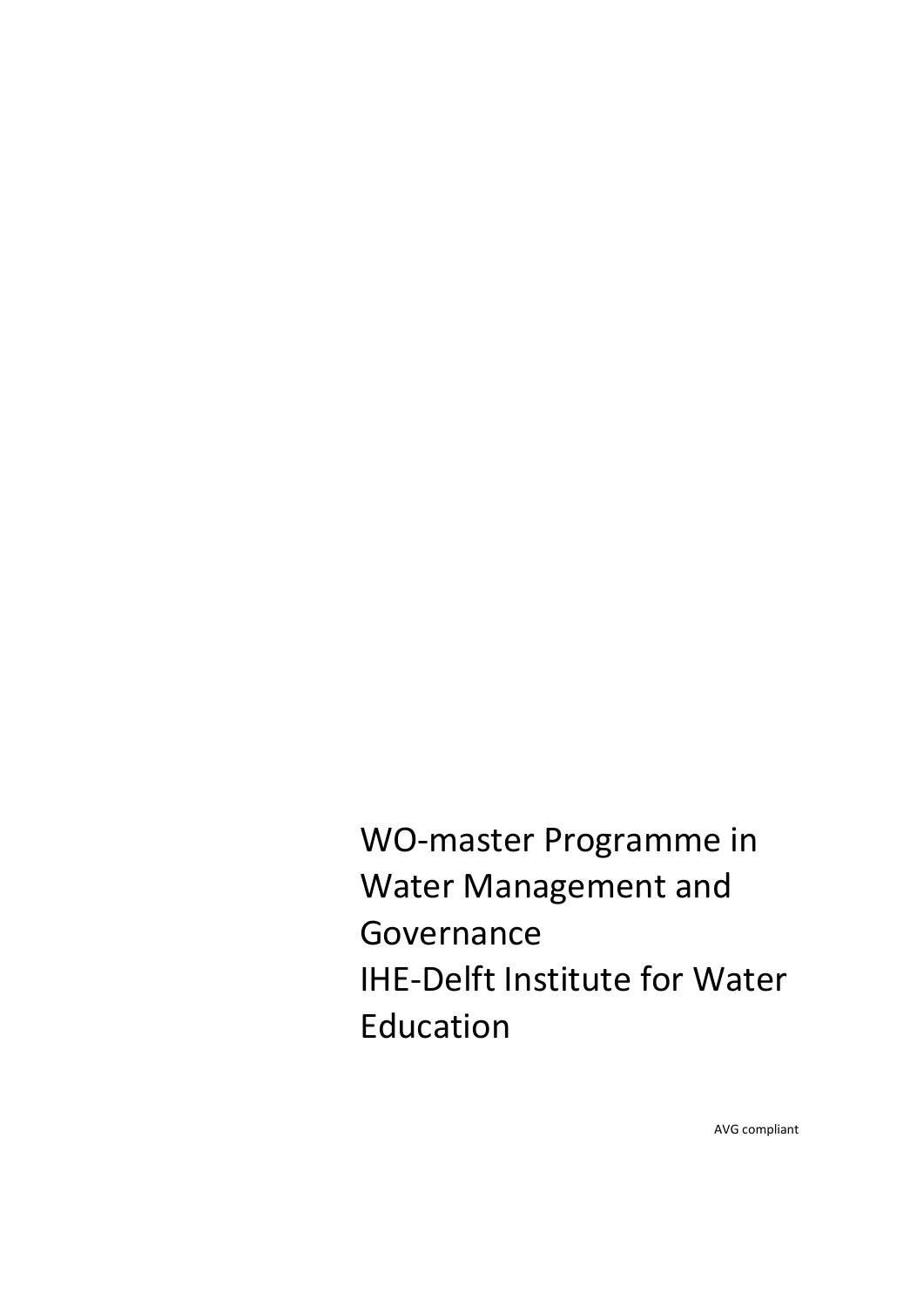8 February 2019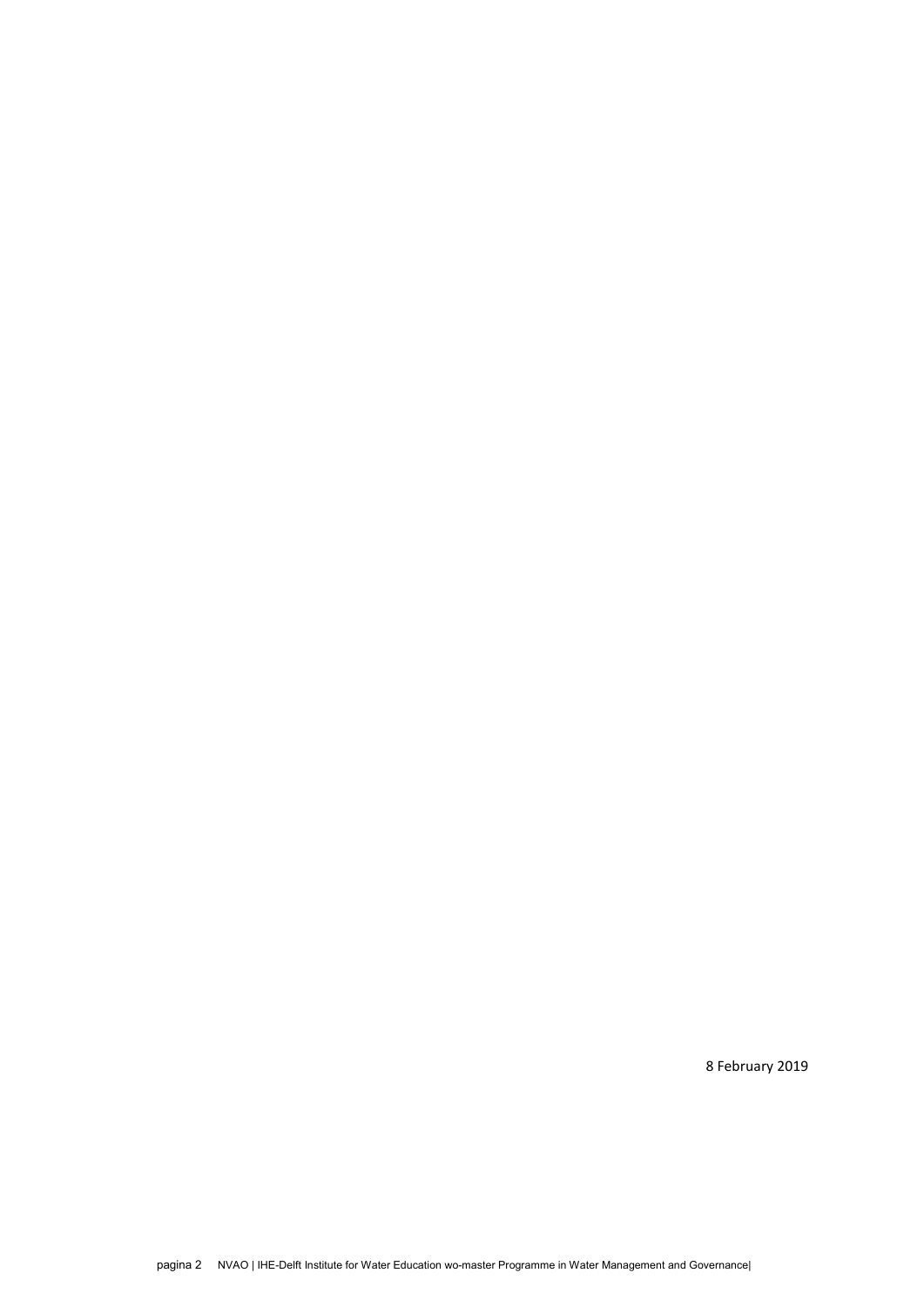# **Table of Contents**

| 1            | <b>Executive summary</b>                             | 4  |
|--------------|------------------------------------------------------|----|
| $\mathbf{2}$ | The procedure                                        | 6  |
| 3            | Description of the programme                         | 8  |
|              | General<br>3.1                                       | 8  |
|              | Profile of the institution<br>3.2                    | 8  |
|              | 3.3<br>. The master's degree programme Water         |    |
|              | Management and Governance                            | 8  |
| 4            | Assessment per standard                              | 10 |
|              | 4.1<br>. Standard 1: Intended learning outcomes      | 10 |
|              | 4.2<br>. Standard 2: Teaching - learning environment | 11 |
|              | . Standard 3: Assessment<br>4.3                      | 15 |
|              | 4.4<br>. Standard 4: Achieved learning outcomes      | 16 |
|              | satisfactory                                         | 17 |
|              | . Conclusion<br>4.5                                  | 17 |
| 5            | Overview of the assessments                          | 18 |
|              | Annex 1: Composition of the panel                    | 19 |
|              | Annex 2 Intended learning outcomes WGM Programme     | 21 |
|              | Annex 3 Curriculum of the WMG master programme       | 27 |
|              | Annex 4: Schedule of the site visit                  | 29 |
|              | <b>Annex 5: Documents reviewed</b>                   | 32 |
|              | Annex 6: List of abbreviations                       | 34 |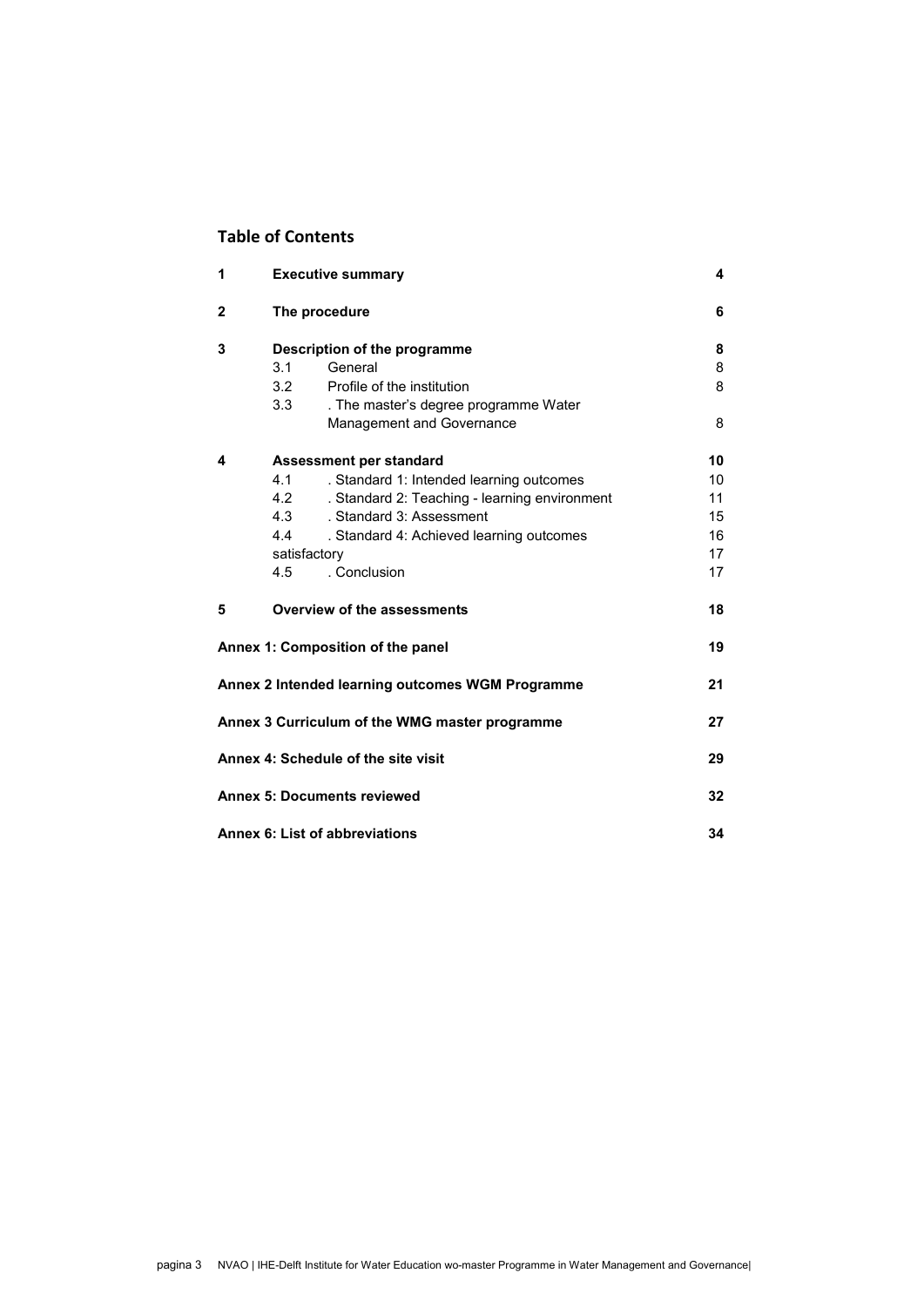## <span id="page-3-0"></span>**1 Executive summary**

The Master programme in Water Management and Governance (WGM) is an 18-month master's programme offered by IHE-Delft. Its overall mission is to strengthen the capacity of the water sector by training reflexive water professionals and experts who have the knowledge and capacity to develop, plan, implement and critically evaluate water management and governance policies and strategies in support of the ecologically wise and socially equitable use of water.

The programme primarily targets mid-career professionals from the Global South who already work in the water sector, either with governments, non-governmental organisations or the private sector. The panel subscribes to the mission of the programme. The social science orientation of the programme is valuable for mid-career professionals to develop better insight in how to establish implementation and development in society beyond designing a model. In fact, the panel finds the approach of the water management and governance group highly valuable for IHE-Delft as a whole as an addition to its technological orientation.

The panel concluded that the intended learning outcomes of the programme indicate that the programme has successfully met the level that has to be acquired for an academic master's programme. Specifically, the program clearly meets the Dutch qualifications framework and ties in with the international perspective of the requirements set by the professional field and the discipline.

The programme has a modular structure, with teaching organised into three-week blocks and a study load of 5 EC for each module. After a period of two blocks there is a week for examinations. Recently the programme committee decided to loosen the specialisations and focus at tailor-made study trajectories. The first five (foundation) modules provide the students with the required basic knowledge. The programme starts with a one week introduction for all IHE students. The introduction week is very much appreciated by the students. Students feel that the institute is making considerable efforts to make them feel welcome and include them in the IHE community.

All education at IHE-Delft follows the concept of aligned teaching and active learning within a framework of incremental learning. Each module therefore offers a balance of formal lectures, supervised and unsupervised workshops, case studies, field trips, field work, and self-study by the student.

The panel very much appreciates the intensive efforts IHE-Delft puts into tutoring and guidance of its students. The teaching and learning environment created by IHE-Delft is very inspiring and motivating. Students feel part of a community and are stimulated to achieve a high level. The panel particularly appreciates the introductory week with its focus on 'ways of knowing' and encourages IHE to maintain this element in the programme. The panel thinks that the interdisciplinary focus is an exciting element of the programme which should be deepened.

The academic and didactic qualities of the staff are good, although the percentage of teaching staff with a UTQ lags behind. The panel suggests that all academic staff should be encouraged to work towards earning UTQ. The panel noticed that diversity among academic staff is an issue in IHE-Delft which still needs consideration. It finds the representation of women in higher academic positions to be too low. In particular gender diversity related to leadership positions should be improved.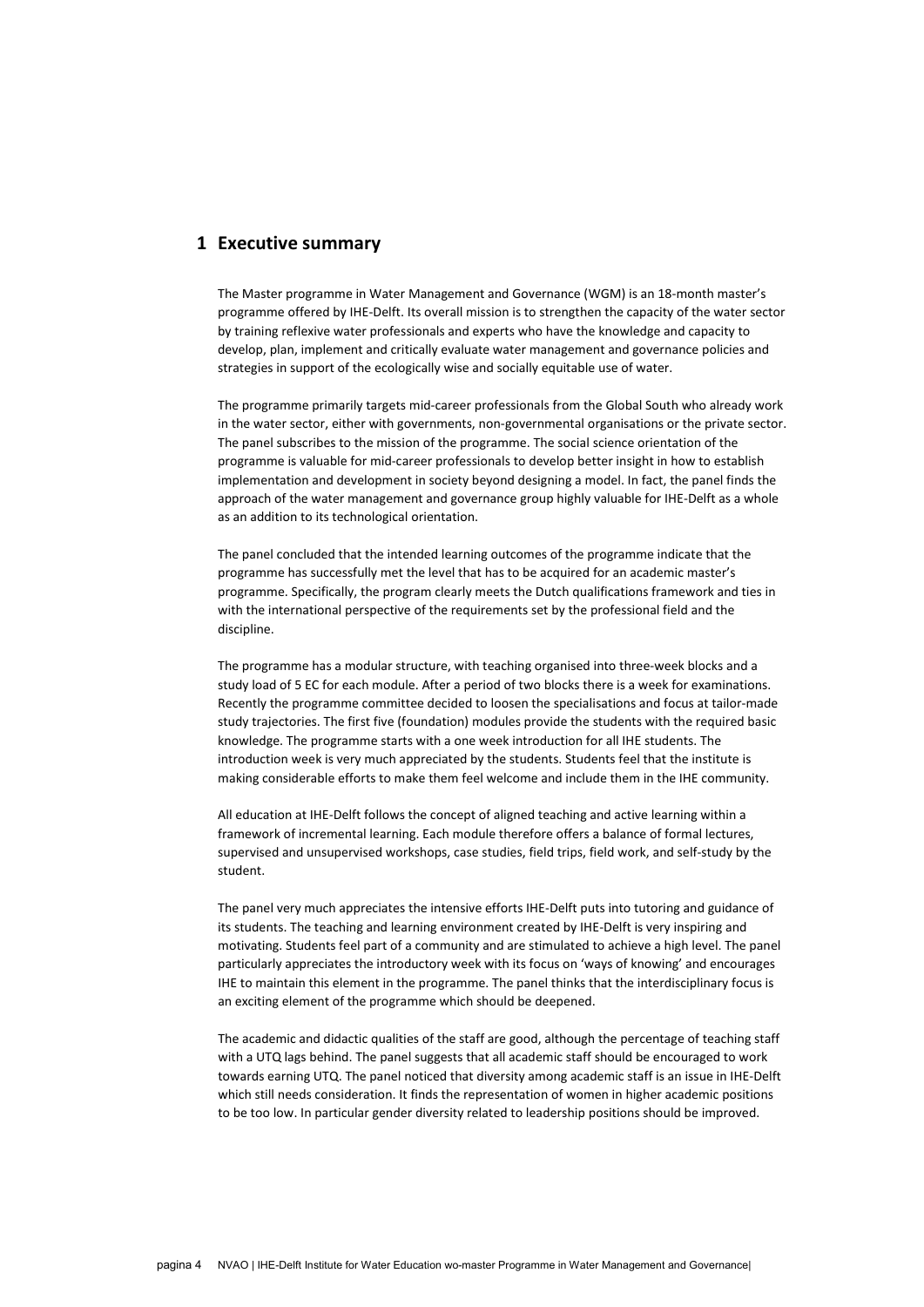The panel established that the assessment and examination regulations are clearly described. The Examination Board has reliable procedures and the necessary level of independence. The panel finds the assessment policy coherent and transparent. The interim examinations and the thesis assessments are transparent, valid and reliable. The panel also established that there are proper forms in place for the assessment of the master's thesis.

The panel studied 15 theses to establish whether the graduates had achieved the intended learning outcomes of the programme and found that the theses are appropriate as the final product of an academic master's degree programme. The graduates are well prepared for enhancing their career in the water sector. The recommendation was made that to improve the logic and flow of theses for this particular programme, some flexibility should be given related to the form and outline of the thesis, as a scientific model and outline is not always appropriate for theses of this type.

The panel appreciates the information provided by the institute, particularly the student reflection report and is very positive about the quality culture in the institute, illustrated, among others, by the direct improvements the institute applied in reaction to the student's reflection.

The chair and the secretary of the panel hereby declare that all panel members have studied this report and that they agree with the judgements laid down in the report. They confirm that the assessment has been conducted in accordance with the demands relating to independence.

Date: 8 February 2019

(chair) (secretary)

Grietie Zeeman Barbara van Balen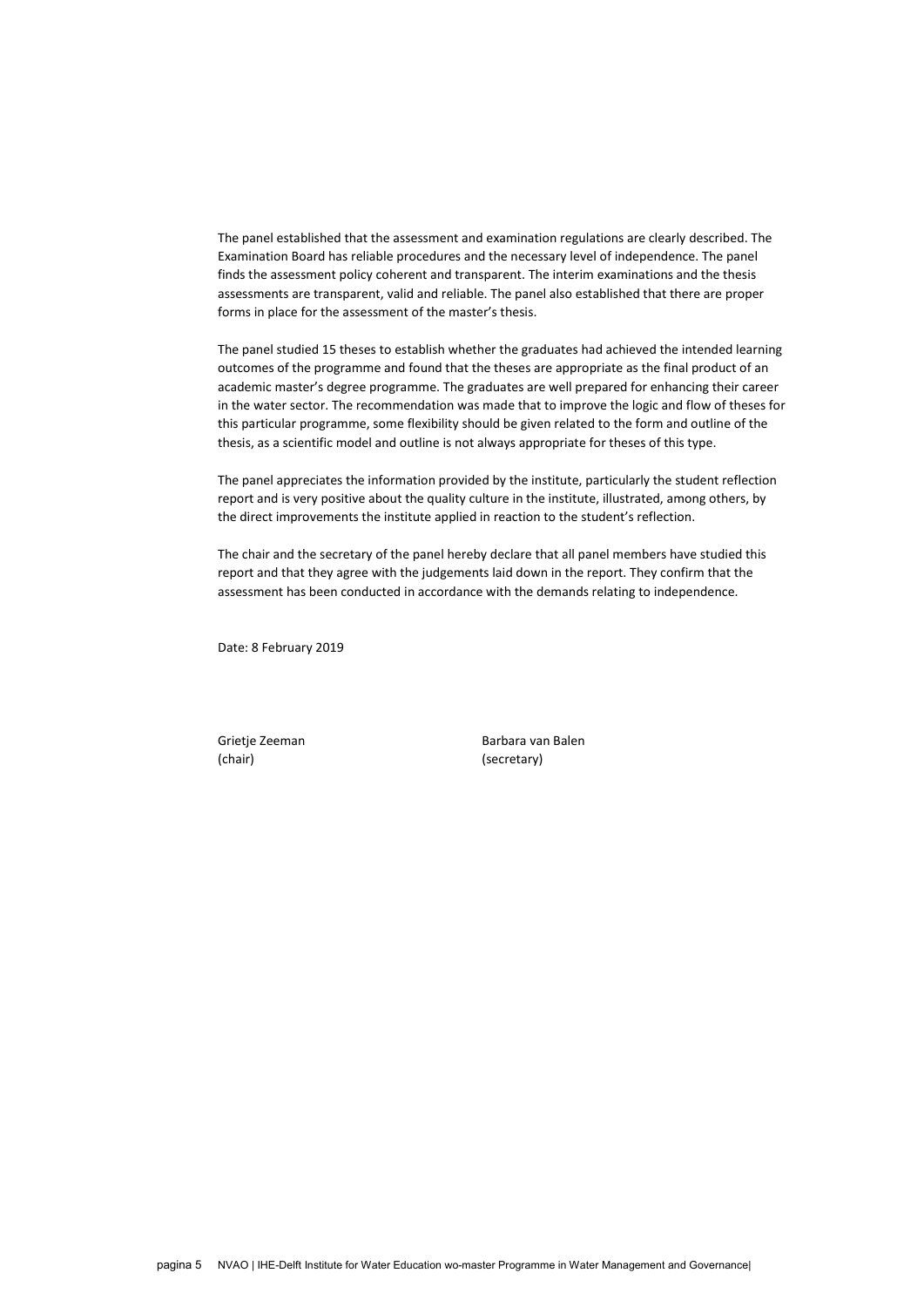# <span id="page-5-0"></span>**2 The procedure**

IHE-Delft offers four 18-month Master of Science programmes (Environmental Science, Water Science and Engineering, Water Management and Governance, and Urban Water and Sanitation). IHE-Delft chose to invite an international panel of independent experts for the assessment of these four programmes. The NVAO approved of the proposed panel of experts on 30 August 2018.

The panel consisted of:

Chair:

Prof. dr. G. Zeeman, professor emeritus in New Sanitation at Wageningen University, the Netherlands;

Members:

- Dr. K. Rebel, assistant professor in Sustainable Development at Utrecht University, the Netherlands;
- Prof. A. Schleiss, professor emeritus in Hydraulic Constructions engineering at the Swiss Federal Institute of Technology in Lausanne, Switzerland;
- Prof. E. Manzungu, professor in Agricultural Landscapes, Waterscapes and Environmental Management at the University of Zimbabwe;
- Dr. Leila Harris, associate professor at the Institute for Resources Environment and Sustainability and at the Institute for Gender, Race, Sexuality and Social Justice at the University of British Columbia, Canada;
- E.L. Okoro, master's student in Law and Technology at Tilburg University, the Netherlands.

The panel was supported by dr. B.M. (Barbara) van Balen, who acted as secretary.

This composition reflects the expertise deemed necessary by NVAO. (Annex 1: Composition of the panel). All panel members signed a statement of independence and confidentiality.

The panel has based its assessment on the standards and procedures described in the NVAO Assessment framework for the higher education accreditation system of the Netherlands (Stcrt. 2016, nr 69458). Prior to the site visit, the NVAO developed a new assessment framework which is projected to come into effect on 1 February 2019. Anticipating this new framework, the panel (in consultation with the institute) decided to assess the programme using binary judgements. All standards are judged satisfactory, which means that the programme meets the requirements for reaccreditation.

After consultation with the chair and the secretary of the panel the institute prepared a site visit for the panel and scheduled interviews with representatives of all four degree programmes. The panel members prepared the assessments of the programmes by analysing the documents provided by the institution for each degree programme (Annex 3: Documents reviewed). The panel organised a preparatory meeting on 14 November 2018. During this meeting, the panel members shared their first impressions and formulated questions for the site visit.

The site visit took place on 14-16 November 2018 at IHE-Delft Institute for Water Education. During its visit, the panel was able to discuss the formulated questions and to gather additional information during several sessions (Annex 2: Schedule of the site visit). Afterwards, the panel discussed the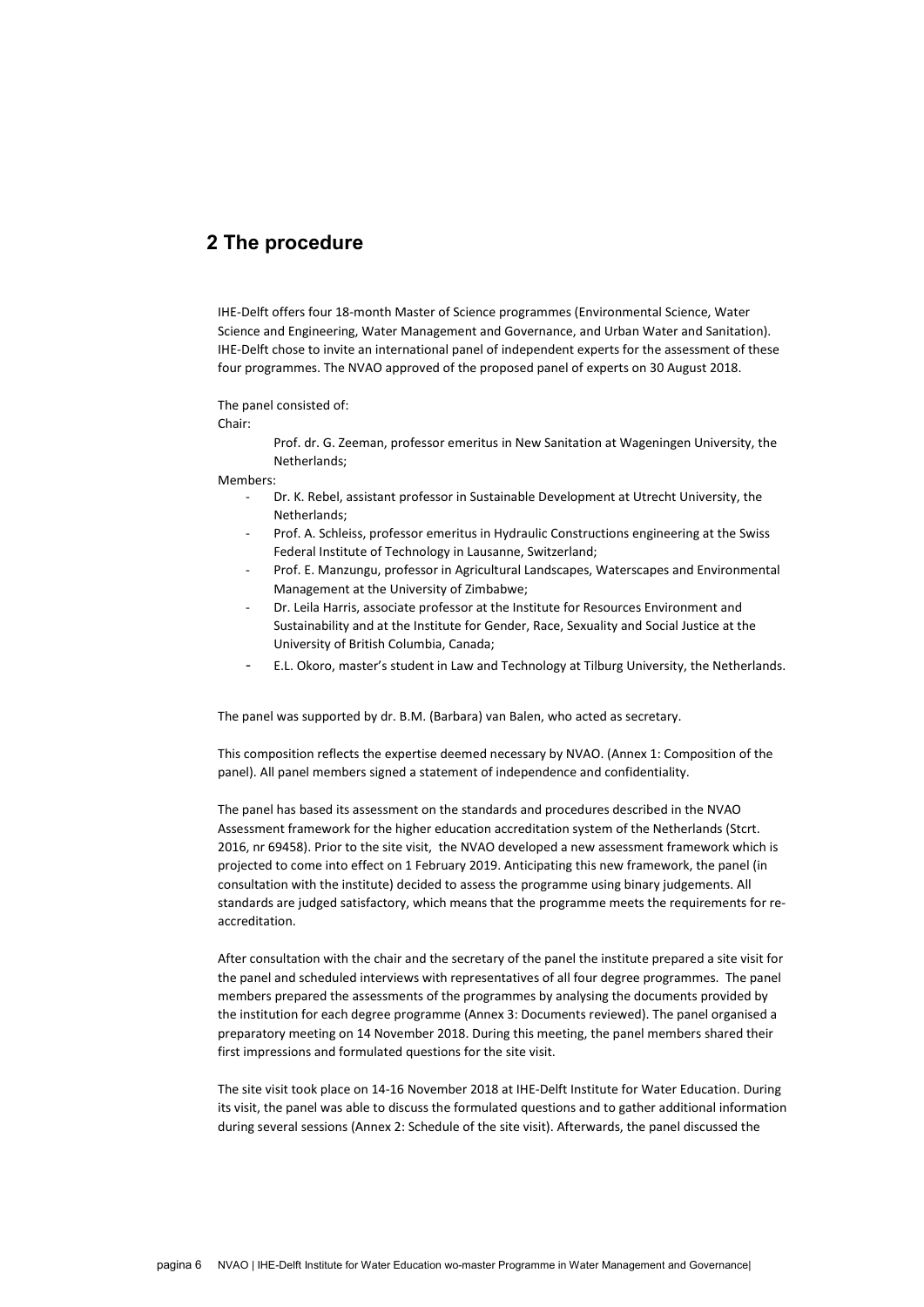findings and considerations and pronounced its preliminary assessments per programme, per theme and per standard. At the end of the site visit, initial findings were presented to the institute.

Based on the findings, considerations and conclusions the secretary produced a draft advisory report for each programme that was first presented to the panel members. After the panel members had commented on the draft report, the chair endorsed the report. On 22 January 2019 the advisory report was sent to the institute, which was given the opportunity to respond to any factual inaccuracies in the report. The institute replied on 5 February 2019. All suggested corrections were adopted. Subsequently the final report was endorsed by the panel chair. The panel composed its advice fully independently and offered it to the institute on 8 February 2019.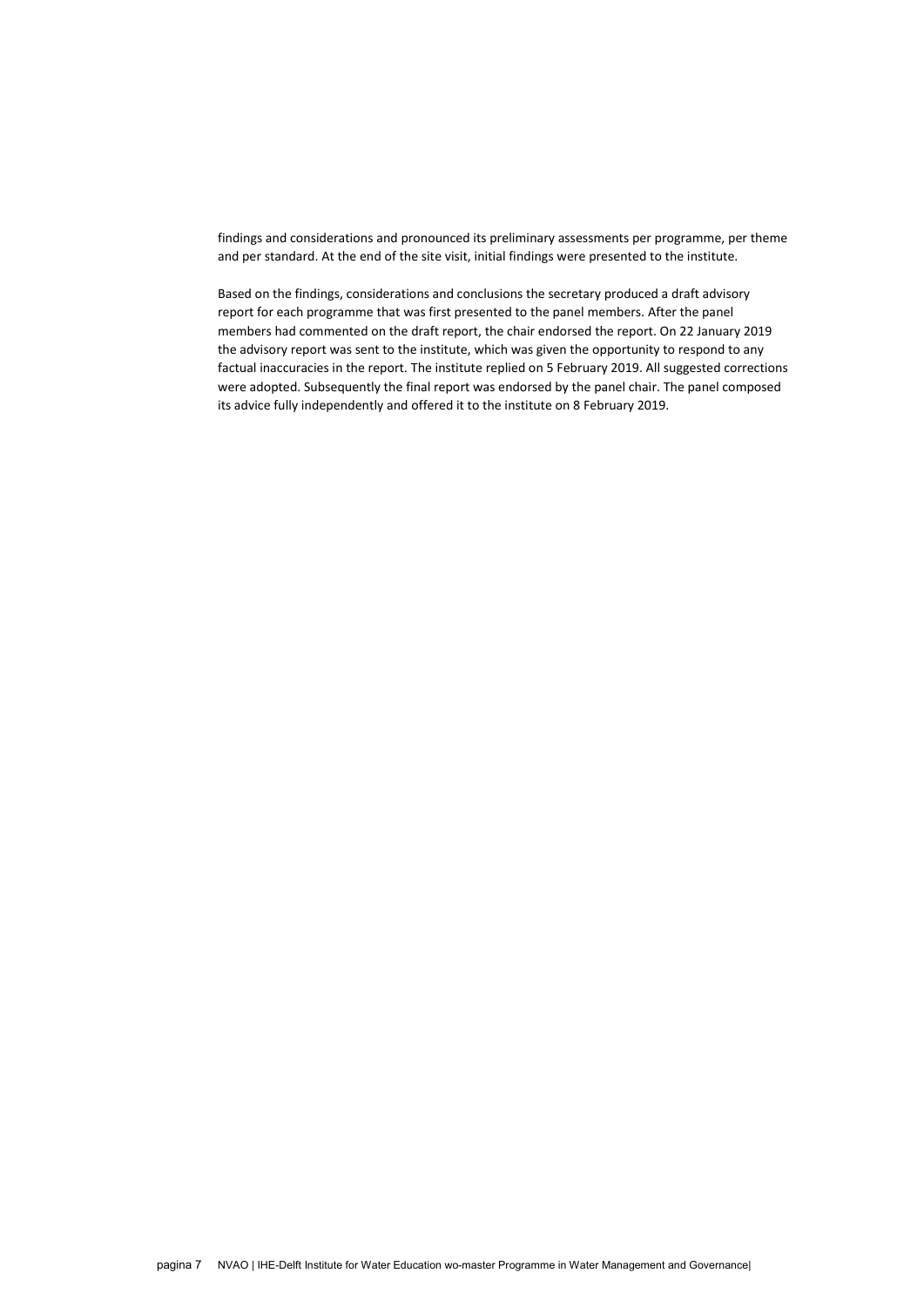# <span id="page-7-0"></span>**3 Description of the programme**

## <span id="page-7-1"></span>**3.1 General**

| Country                      | : The Netherlands                                          |
|------------------------------|------------------------------------------------------------|
| Institution                  | : IHE-Delft Institute for Water Education                  |
| <b>Status</b>                | : Not publicly funded, higher education institution        |
| Result institutional quality |                                                            |
| assurance assessment         | : Positive $12th$ May 2015                                 |
| Programme                    | : Programme in Water Management and Governance             |
| Level                        | : master                                                   |
| Orientation                  | : academic (wo)                                            |
| Specialisations              | : Water Cooperation and Diplomacy (joint specialisation)   |
|                              | Tailor-made study trajectories based on student portfolios |
| Degree                       | : Master of Science                                        |
| Location(s)                  | : Delft                                                    |
| Study Load (EC)              | $: 106 \text{ EC}$                                         |
| Croho                        | :75008                                                     |
|                              |                                                            |

### <span id="page-7-2"></span>**3.2 Profile of the institute**

IHE Delft Institute for Water Education (IHE-Delft) is the largest international graduate water education facility in the world. IHE-Delft envisions a world in which people manage their water and environmental resources in a sustainable manner, and in which all sectors of society, particularly the poor can enjoy the benefits of basic services. The mission of IHE-Delft is to contribute to the education and training of problem-oriented researchers and professionals, to expand the knowledge base through research, and to build the capacity of sector organizations, knowledge centres and other institutions active in the fields of water, the environment and infrastructure in developing countries and countries in transition.

IHE-Delft has three Academic Departments with academic staff responsible for education, training and research programmes. These are the Environmental Engineering and Water Technology, Water Science and Engineering, and Integrated Water Systems and Governance departments. Each Academic Department is composed of Chair Groups, each of which is based on a particular discipline or specialisation.

The institute's education activities include a PhD programme, several masters' programmes and an array of short and online courses, with a focus on practicing, mid-career professionals.

### <span id="page-7-3"></span>**3.3 The master's degree programme Water Management and Governance**

Water management and governance are central to the new 2030 Agenda for Sustainable Development of the United Nations. Water does not just matter for achieving the specific sustainable goal on access to clean water and sanitation, but also plays a role in helping achieve other goals, such as reducing poverty and hunger, achieving gender-equality and redressing inequities; sustaining natural resources and aquatic ecosystems; maintaining peace and fostering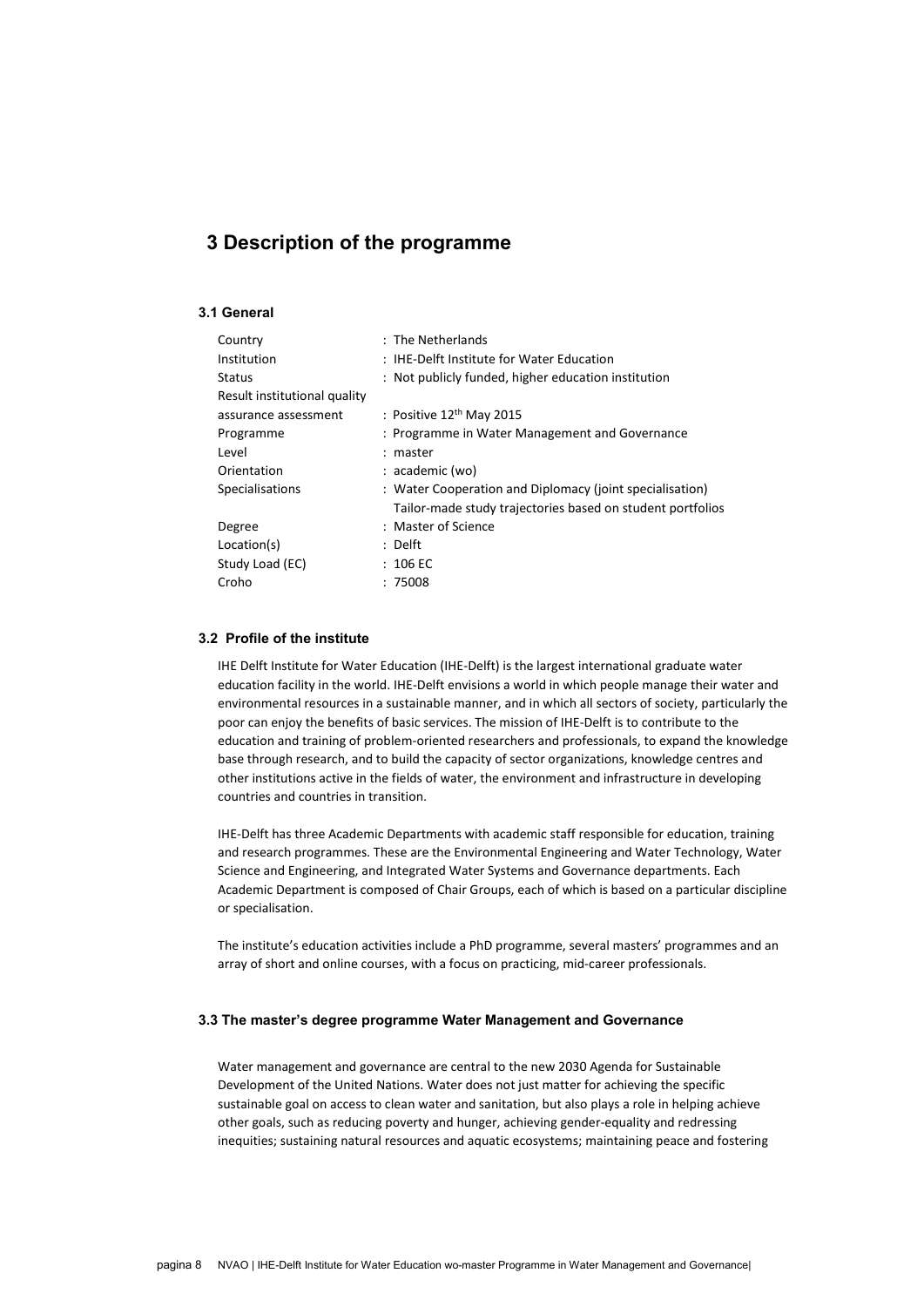cooperation; building resilient infrastructure; and responding to climate change. Because the different societal objectives associated with water are not always compatible, the ability to clearly articulate, measure and disentangle different (ways of achieving) water objectives becomes a key competence that students need to acquire. The Water Management and Governance (WGM) programme's overall mission is to strengthen the capacity of the water sector by training reflexive water professionals and experts who have the knowledge and capacity to develop, plan, implement and critically evaluate water management and governance policies and strategies.

The WGM programme is one of four 18 months Master programmes offered by the Institute, the other programmes being those in: Urban Water and Sanitation, Environmental Science, and Water Science and Engineering. These programmes consist of a 12 months modular taught part and a 6 months master thesis research phase. The total study load of the programme equals 106 EC. In recent years the number of specialisations within these programmes has grown, as a result of the Institute's participation in initiatives such as the Erasmus Mundus programme. As a result some specialisations are offered jointly with European and overseas partners. Generally, these joint specialisations have a somewhat different structure and duration than the fully based Delft specialisations; a number of them lead to a joint degree. One of such specialisations resides with the WGM master programme, i.e. the master programme in Water Cooperation and Diplomacy, which is offered jointly with the University for Peace (Costa Rica) and Oregon State University (USA). For this joint specialisation students are expected to obtain 35 EC at IHE-Delft. Upon graduation students receive degrees from each hosting organisation (respectively University for Peace and Oregon State University).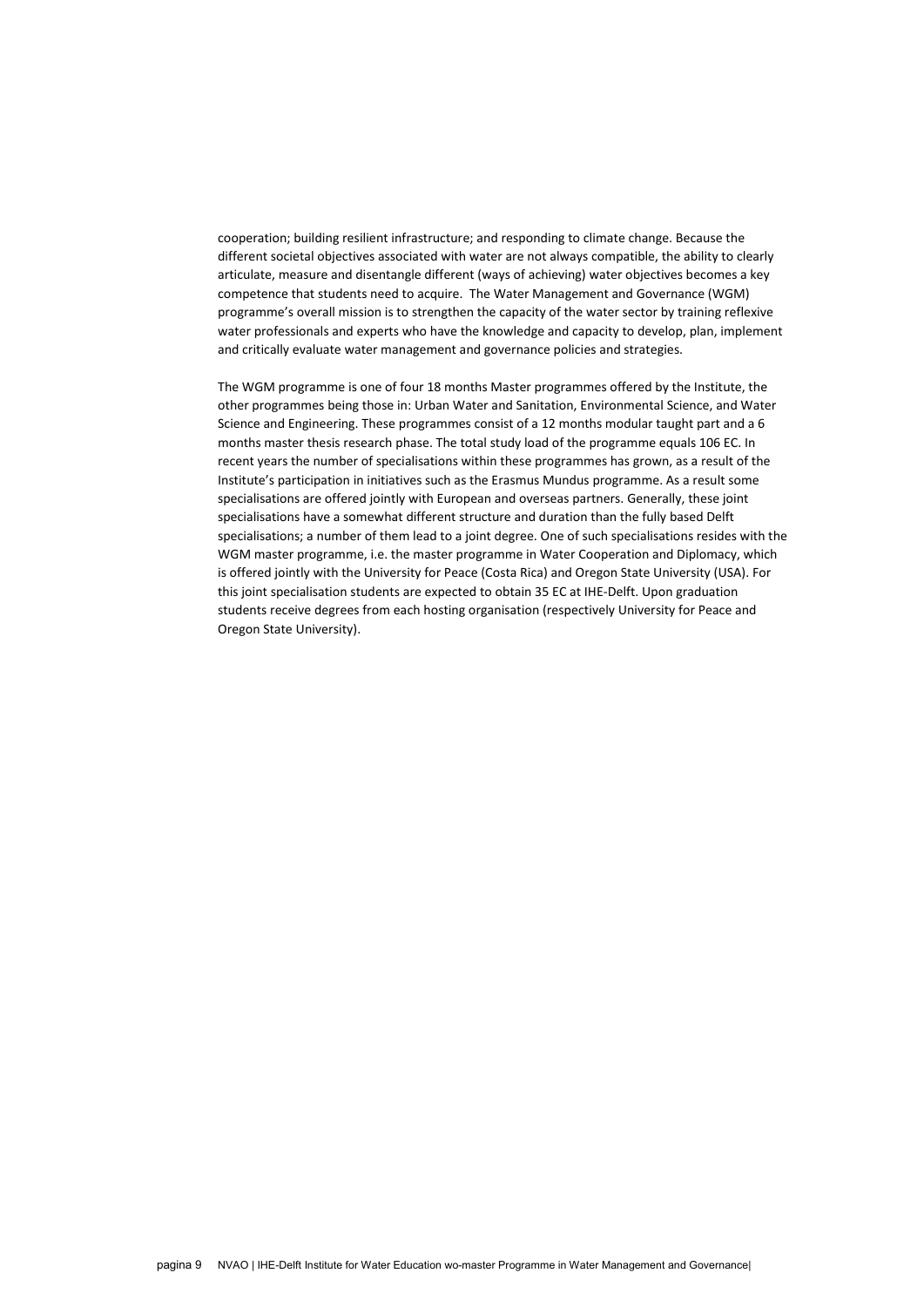# <span id="page-9-0"></span>**4 Assessment per standard**

### <span id="page-9-1"></span>**4.1 Standard 1: Intended learning outcomes**

*The intended learning outcomes tie in with the level and orientation of the programme; they are geared to the expectations of the professional field, the discipline, and international requirements*.

#### *Outline of findings*

The overall mission of the Master of Science in Water Management and Governance (WMG) is to strengthen the capacity of the water sector by training reflexive water professionals and experts who have the knowledge and capacity to develop, plan, implement and critically evaluate water management and governance policies and strategies in support of the ecologically wise and socially equitable use of water. It does so by adopting interdisciplinary approaches and reflexive methodologies in its teaching and by explicitly discussing prospects and tensions associated both with combining insights and languages from multiple disciplines, as with the often-contested nature of water.

The academic domain of the programme is relatively young and evolving. Attention to water management and governance originated from the ambition to train engineers in the 'soft' side of managing water, about how water is also about influencing people's behaviours in relation to water. The co-existing of different ways of knowing is explicitly thematised in the programme, linked to the recognition that all knowledges are situated. The constitutive relationship between power and knowledge is disentangled to shed light on why certain knowledges gain more authority.

There is growing recognition that water management and governance questions require interdisciplinary or transdisciplinary forms of analysis. An important focus in the WMG programme are the real-world challenges and governance of water as they are experienced and articulated by various actors. The term water governance also draws attention to the broader processes that determine how societal rule and order is established through and in water in highly heterogeneous societies. Furthermore, the theme of how to balance objectives of economic development with those of ecological integrity and social justice becomes ever more prominent in water management and governance debates. The field of study of the WMG programme therefore can be subdivided into four thematic profiles and focus areas:

- water quality

the impact of human activities on aquatic ecosystems

- water resources

- matching water availability and use and developing alternative land use and water allocation models - water services
- the provision of water and sanitation services and the management of related infrastructure
- water conflict and cooperation

anticipating, preventing and managing conflicts

The programme primarily targets mid-career professionals from the Global South who already work in the water sector, either with governments, non-governmental organisations or the private sector. According to the programme management students need combined competencies to understand how water and society interact and co-shape each other. The need a sound understanding of water availability in terms of quality and quality, and hence of key biophysical and hydrological processes. They also need to be able to quantify the uses, needs and requirements of water, of humans and of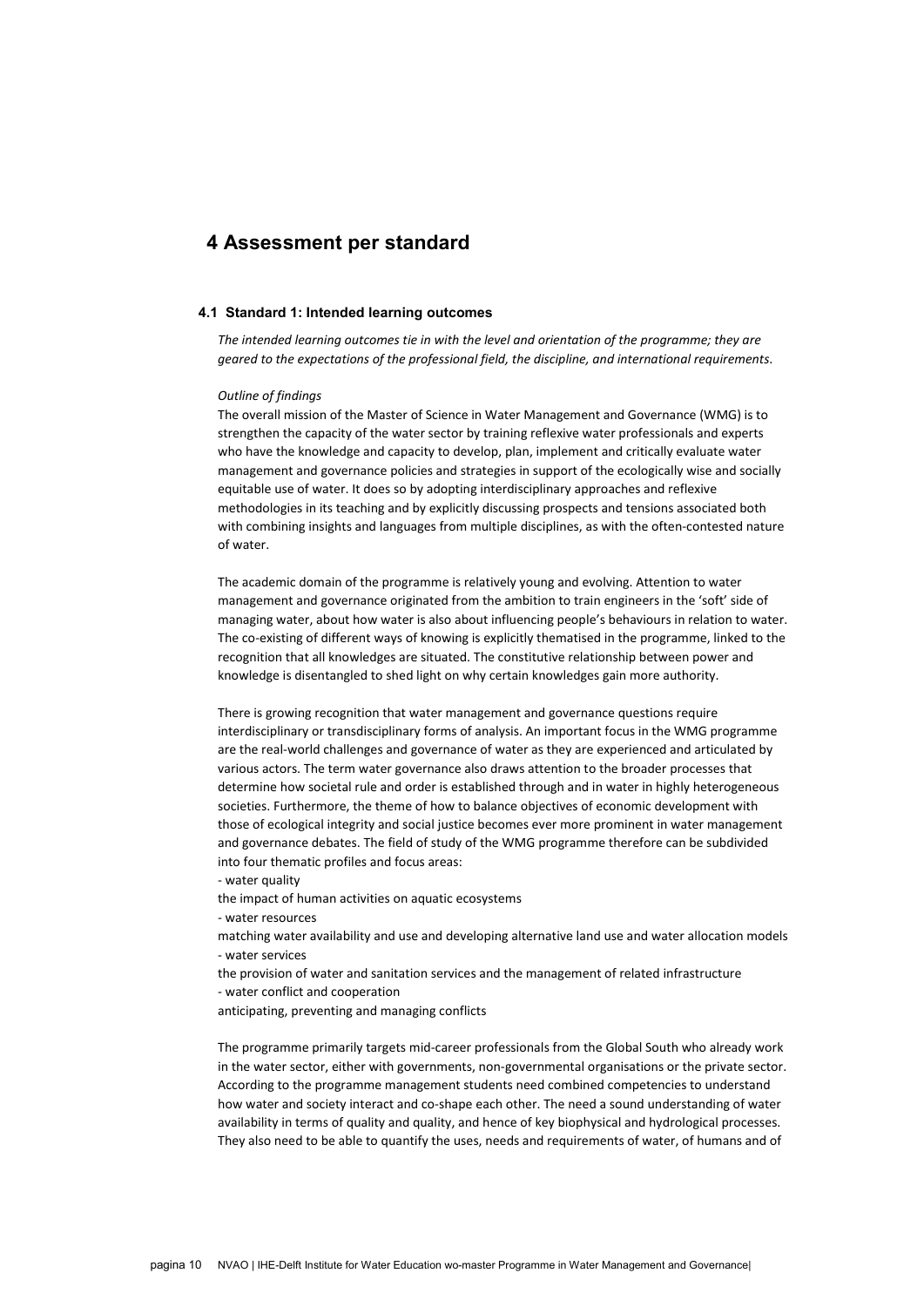the environment. Next to that they need to acquire a critical understanding of the social and political processes that shape access, allocation, treatment, use and discharge of water. The programme aims to equip the students with the knowledge, insight and skills that are required to research, develop, implement and critically evaluate water management approaches and governance processes in order to foster equitable and sustainable uses and distribution of water.

This general aim has been translated to intended learning outcomes that specify the knowledge and skills graduates of the WMG programme should acquire (Annex 2). The common intended learning outcomes for the programme have been completed with learning objectives of the thematic profiles on Water Quality, Water Resources, Water Service and Water Cooperation and Conflict Management. The intended learning outcomes include the newly defined final qualifications at Institute level that are applicable for all IHE's 18-month master's programmes.

#### *Considerations*

The panel subscribes to the mission of the programme. The social science orientation of the programme is valuable for mid-career professionals to get a better insight in how to getting things done in society, this orientation goes beyond designing a model, making sure the model is implemented and used. In fact, the panel finds the approach of the water management and governance group highly valuable for the whole IHE as an addition to the technological orientation.

The panel judges the final qualifications and learning objectives to be well-formulated. The programme fulfils the need to prepare students to address the issues and questions concerning water management and governance. The panel concluded that the intended learning outcomes of the programme indicate sufficiently the level that has to be acquired for an academic master's programme. They meet the Dutch qualifications framework and tie in with the international perspective of the requirements set by the professional field and the discipline.

The panel finds the profile of the master's programme attractive and very relevant. The intended learning outcomes of the master's programme are well connected to the needs in society and the requirements in the professional field.

*Conclusion* Satisfactory

### <span id="page-10-0"></span>**4.2 Standard 2: Teaching - learning environment**

*The curriculum, the teaching-learning environment and the quality of the teaching staff enable the incoming students to achieve the intended learning outcomes.*

### *Outline of findings*

The WMG programme brings together insights about (ways of knowing and assessing) water quality and quantity with understandings of the infrastructural, political and institutional arrangements to regulate its access, allocation, treatment, use and discharge. The content of the courses ranges from rather technical or natural science-oriented hydrology, ecology, engineering to more skills-oriented and interpretive social sciences.

The current programme has the following structure with four distinct phases:

Foundation phase: common base at the start of the programme, during which students follow five common modules, which provides a broad and balanced state-of-the-art. The modules aim at strengthening academic and professional skills.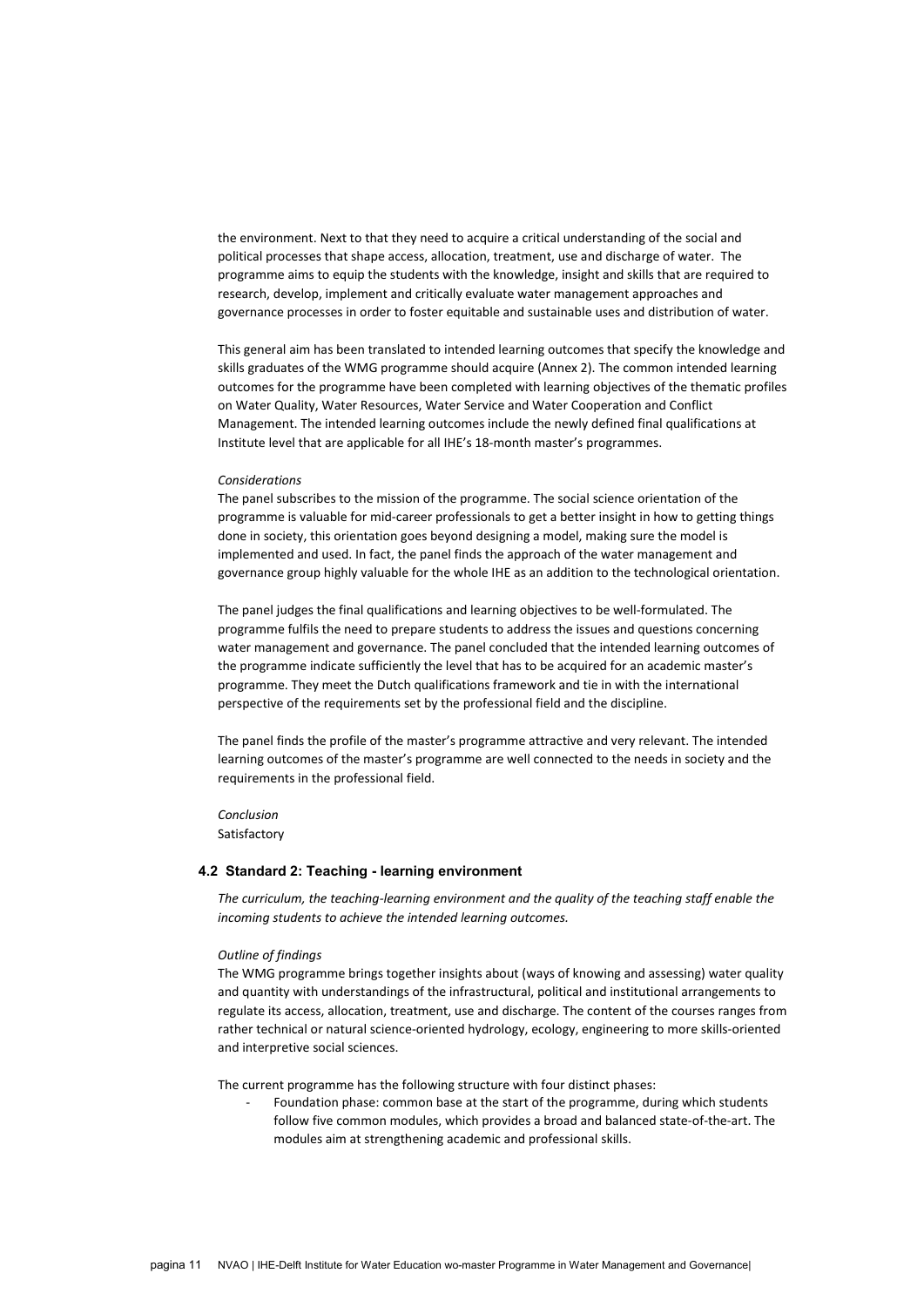- Tailor-made phase: students choose five modules that will allow them to achieve their personal learning objectives.
- Integration phase: common part towards the end of the taught part of the programme.
- Research phase.

The programme has a modular structure, with teaching organised into three-week blocks and a study load of 5 EC for each module (Annex 3). After a period of two blocks there is a week for examinations. Recently the programme committee decided to loosen the specialisations and focus at tailor-made study trajectories. Students are only obliged to follow the foundation phase and an integration phase. During the foundation phase they will develop a portfolio based on their educational and professional background, their career ambitions and opportunities. The tailor-made study trajectory can -to a certain- extent include modules offered by other master's programmes. The programme is multidisciplinary/interdisciplinary in nature, it is therefore necessary to put an emphasis on integration.

The panel was informed that the student inflow changed in the last few years. Currently, there are more students with a non-water background. Most students have a strong affinity with water governance and management and practical experience. The programme committee therefore decided to offer preparation modules online for at home-study before entering the programme. Also, the first five (foundation) modules provide the students with basic knowledge. Students informed the panel that they particularly lacked knowledge of social sciences and would advise the programme to develop online courses in social science to address that deficiency. In response, the programme committee developed four courses and an extra reader.

The programme starts with a one-week introduction for all IHE students which is very much appreciated by the students. They feel that the institute is making considerable efforts to welcome and include them in the IHE community. During the site visit the students report positively about the field trip and field work (module 9). The goal of this field trip is to experience real-life water problems and to do a minor research project. Module 13 is the group work module, where students work together to apply the learned knowledge, techniques and skills in a multidisciplinary project. This module is considered as core in the programme and very much appreciated by the students. The panel concludes that this module is crucial for developing competences in cooperation and interdisciplinary studies/interdisciplinarity. This module could be further strengthened by organising the same module for students from all master degree programmes and its specialisations to ensure that they all learn to work with a variety of experts of different disciplinary backgrounds. At the start of the programme, the students find the study load very high, but they report that the programme is feasible. This requires ongoing attention of the staff to make sure it is not detracting from learning goals, or overall student life/well-being.

### *Didactic concept and policy*

All education at IHE-Delft follows the concept of aligned teaching and active learning within a framework of incremental learning. Each module therefore comprises a balance of formal lectures, supervised and unsupervised workshops, case studies, field trips, field work, and self-study by the student. The knowledge and abilities of students are thereby gradually developed, so that both disciplinary knowledge and insights in problem analysis and problem solving, and general academic skills can be deployed to good effect in subsequent group work and research thesis studies. The master's research provides a vehicle through which integration of the programme material is achieved.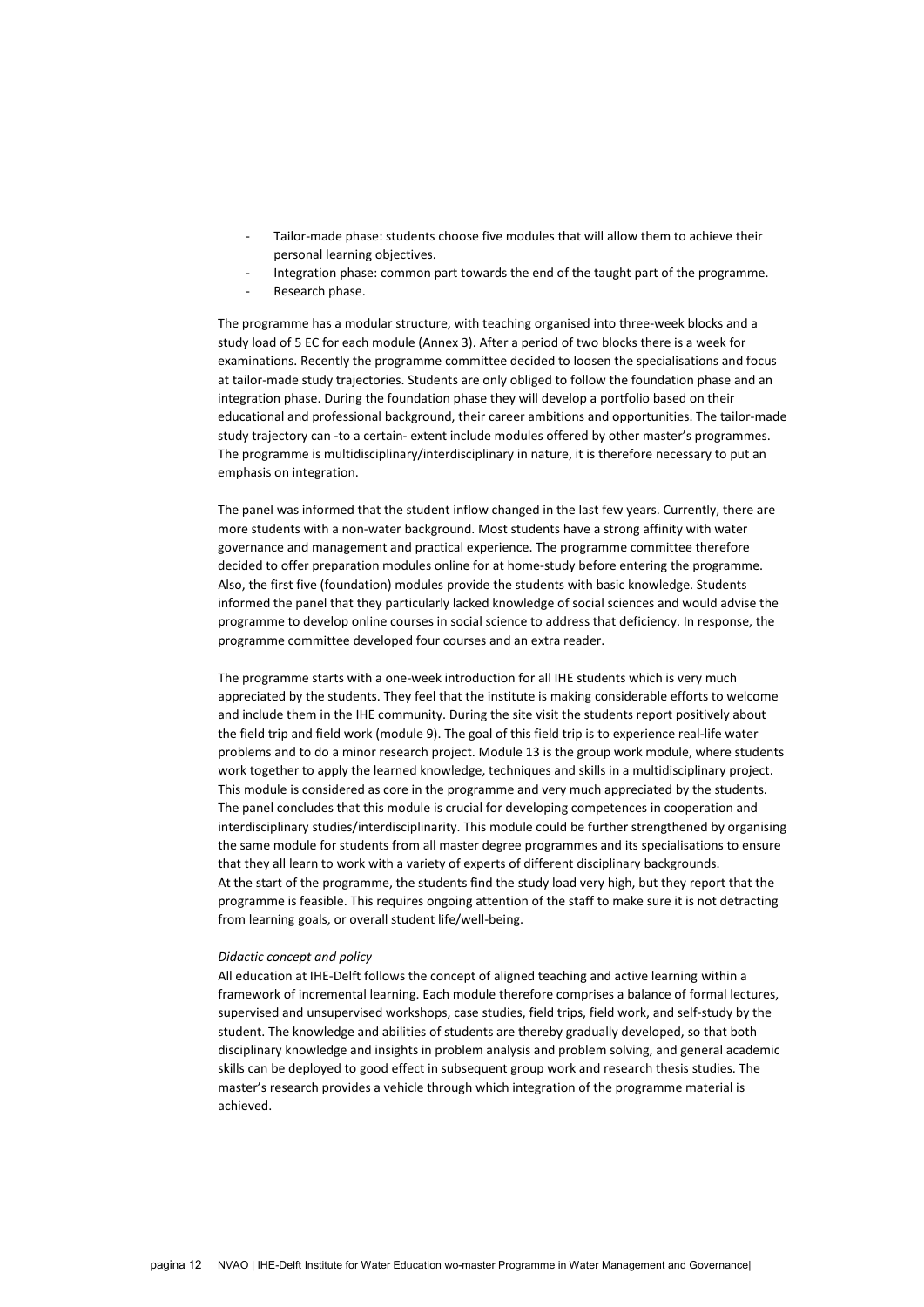Right from the start students get assignments and feedback to develop their writing skills. The programme committee is developing the skills learning line, to incrementally build up those skills. All students have a coach with whom they generally have six meetings. Coaches help students with their personal study trajectory and give structure to the learning process. Coaching stimulates students to take more responsibility for their own learning process.

The master's thesis part is the culmination of the study, the part where independent thinking and problem-solving is further developed.

### *Teaching staff*

The master's programme in Water Management and Governance is delivered by a team of 52 IHE staff members, taking into account the multidisciplinary aspects from all three academic departments, and 56 guest lecturers from industry and academia. Out of the 52 IHE staff 22 are more closely involved in developing and assessing the various modules as Module Coordinators. Actual staff input in the WMG programme for the taught part is 3,7 fte (student/staff ratio 11.6) and each student furthermore receives approximately 80 hrs supervision of the master thesis research phase. On average a student has 21 contact hours per week.

The IHE staff members are actively involved in academic research, mostly as part of research programmes that are funded by competitive grants. The staff is well qualified academically: all full professors have appointments at universities in the Netherlands, which testifies to their academic standing. All associate professors and lecturers hold PhD degrees or are in an advanced stage of obtaining their PhD degree. In addition, all staff members and the guest lecturers have extensive and relevant professional experience in developing countries and in countries in transition. This experience ensures that the educational programme is tailored to the professional and institutional context of the countries of origin of the students. 45% of the staff members involved in teaching have fulfilled the requirements of the UTQ (University Teacher Qualification, a certification set by the VSNU, the Dutch Association of Universities), 35% are in the process of obtaining their UTQ diploma. In addition IHE staff regularly participate in specific workshops organised by the Institute to update their didactical skills. The students are positive about the quality of the teaching and report that they had some very good guest lecturers.

### *Guidance and facilities*

Much attention is paid to the tutoring and guidance of the students. In advance of their arrival they receive a Preparation Guide with practical information on travelling to and living in the Netherlands. Upon arrival they are given a Practical Guide about the services provided by IHE, about formal issues such as housing, immigration and health care, and about everyday life in the Netherlands. Information about the programme, its contents, rules and regulations and study-related facilities is provided in the Handbook that students receive at the start of the programme.

Non-academic support is given by the Student Affairs office. A student counsellor tries to help students in case of emotional problems such as homesickness or the effects of previous traumas. Students with study problems are in principle referred back to their Programme Coordinator or the Specialisation Coordinator.

### *Considerations*

The panel has established that the WGM programme is well structured and aligned with the programme's mission, objectives and intended learning outcomes.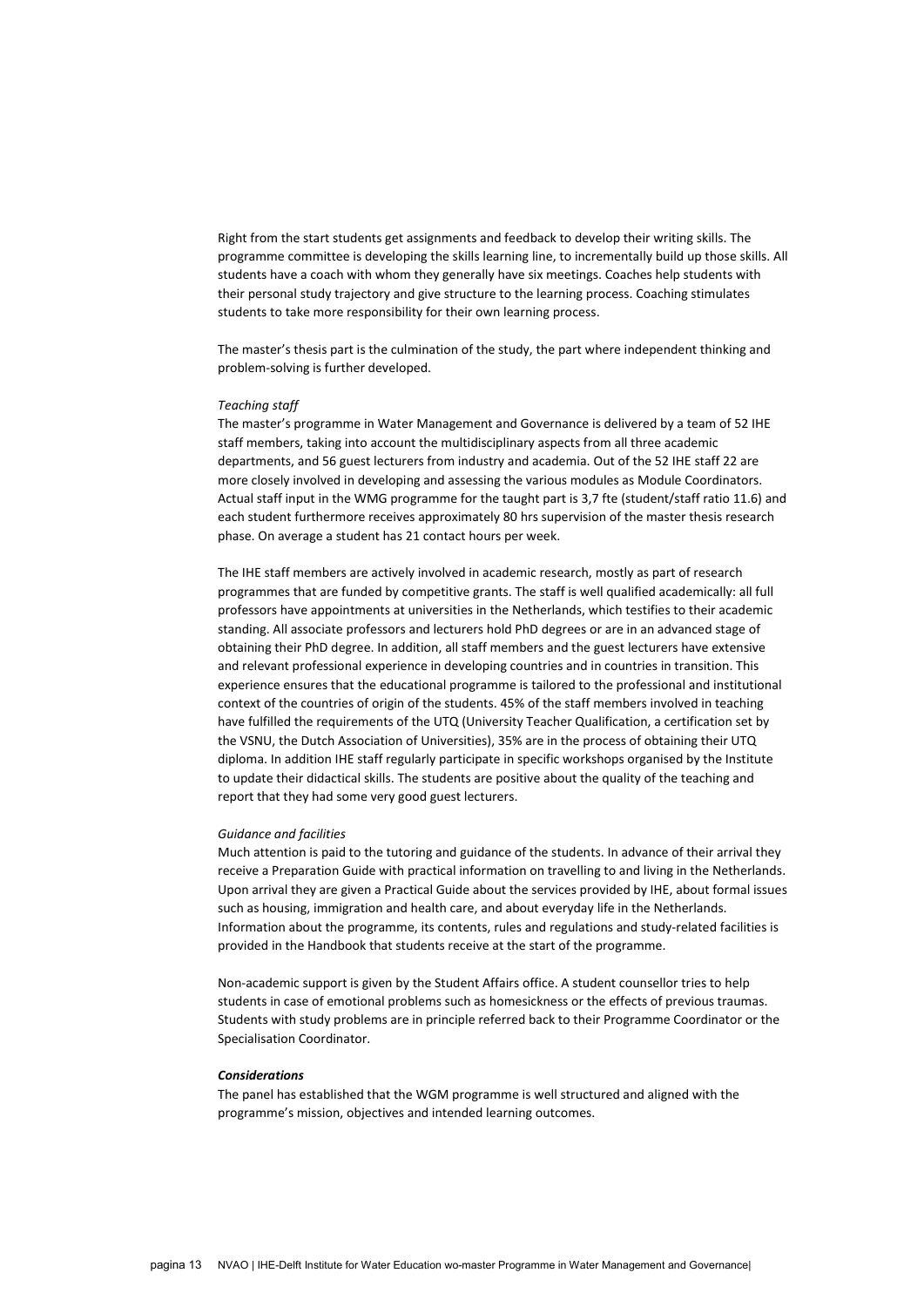The panel very much appreciates the intensive efforts IHE-Delft puts into tutoring and guidance of the students. In the opinion of the panel the teaching and learning environment created by IHE is very inspiring and motivating. Students feel part of a community and are stimulated to achieve on a high level. Curriculum, staff, services and facilities constitute a coherent teaching-learning environment. The panel in particular appreciates the introductory week with its focus on 'ways of knowing' and encourages IHE-Delft to maintain this element in the programme.

Module 13, the group work module, is also considered as core in the programme and very much appreciated by the students. The panel thinks that this module is crucial for two reasons. In the first place for developing competences in cooperating and in the second place for developing interdisciplinary competences. This module could even be strengthened by organising the same module for students from all programmes, to establish that the students learn to cooperate with a variety of experts of different disciplinary backgrounds.

The panel thinks that the interdisciplinary focus is an exciting element of the programme. The existence of other programmes in the same institute and the various disciplinary backgrounds of the academic staff gives the opportunity to strengthen this element. In particular the Water Management and Governance modules can be very valuable for the students in the other programmes of IHE. The panel learnt that the WMG programme is allowing students already to select modules from other programmes and want to encourage this policy. The thesis development phase is another good opportunity to promote interdisciplinary engagement.

The academic and didactic quality of the staff are good, although the percentage of teaching staff with a UTQ lags behind expectations. The panel thinks that all academic staff should be encouraged to work towards earning UTQ. Perhaps it could be required that UTQ and PhD are required to supervise theses to encourage compliance on this. The panel also recommends to implement senior UTQ, in particular for those academic staff members who already have earned their credits in this regard by developing new programmes and implementing didactic innovations.

*Conclusion*

Satisfactory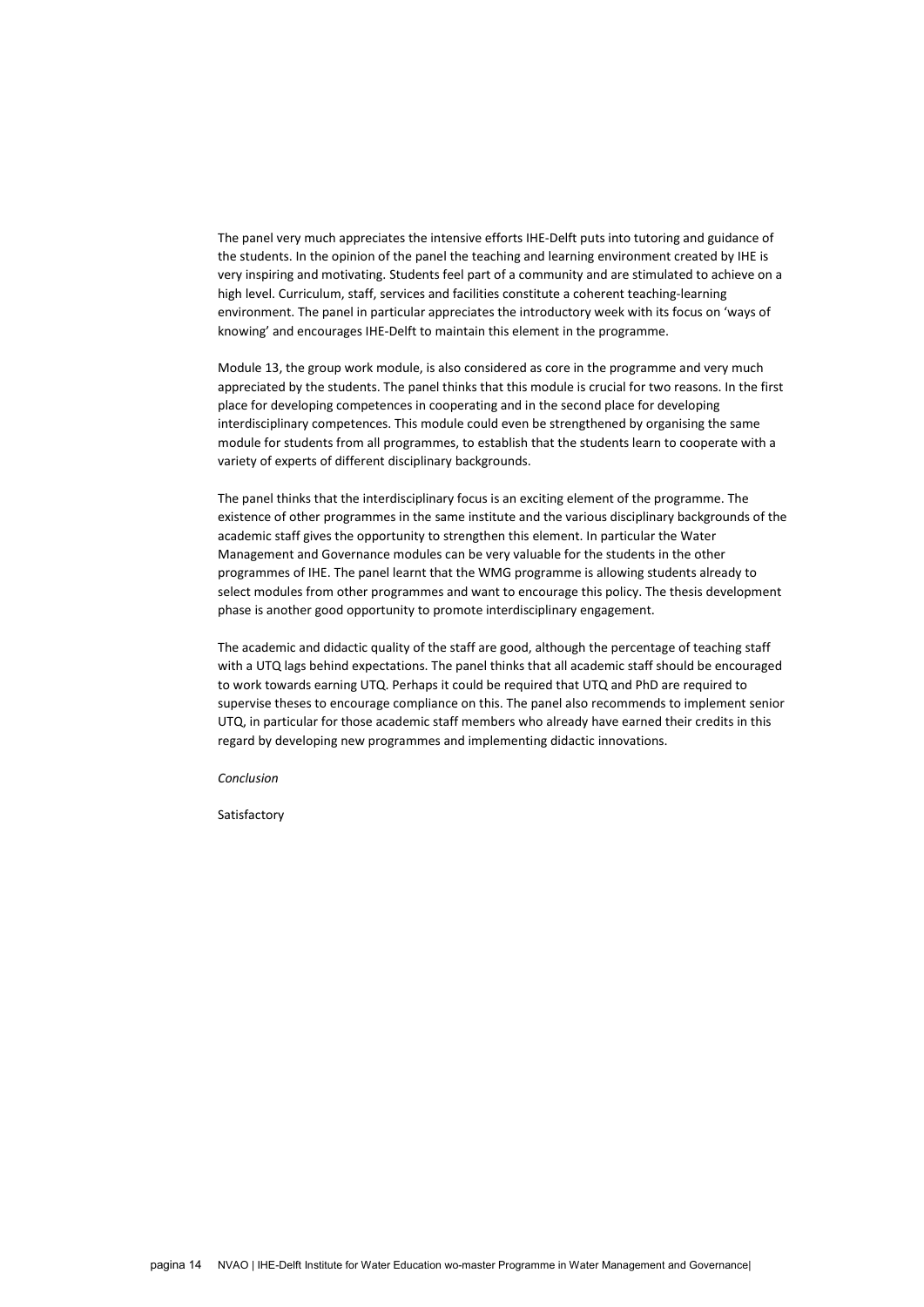### <span id="page-14-0"></span>**4.3 Standard 3: Assessment**

*The programme has an adequate system of student assessment in place.*

The critical reflection describes that Education and Examination Regulations is the backbone of the assessment policy. It provides a detailed overview of the nature, frequency and marking of assessments as well as the possibilities for re-examination and appeal procedures for both the taught and thesis part of the programme. The assessments are safeguarded by the Examination Board. All students are informed about the Education and Examination Regulations in the study guide.

In 2017 the IHE rectorate approved an institution-wide policy framework on assessments. It outlines four key areas of importance for developing and implementing assessments:

- 1. The content of assessments (formats, levels, criteria);
- 2. The organisation of assessments;
- 3. Strengthening competence for assessment among staff;
- 4. Quality assurance for assessment.

Programme committees bear the overall responsibility of the content of assessments and the alignment with the final qualifications of each programme and its specialisations.

The master's programme WGM uses a variety of assessment methods, such as written examinations, oral exams, assignments, oral presentations, and take-home examinations. Most modules include two or more methods of assessment to accommodate the multiple intended learning outcomes of the modules. Some assessments are carried out by small groups to facilitate team-working skills. To adequately assess individual performances within a group, student-peer assessments are introduced for extensive group assignments. All written examinations are compiled by the module coordinator and peer-reviewed by the programme and/or specialisation coordinators. The programme committee approves the module plans prior to the start of the academic year. The panel appreciates the IHE procedures to assure the quality of the examinations. Further improvement of these assurance procedures can be achieved by including external review of the module examinations.

Students are informed about the assessment methods and their relative weight for each module. They are listed in the module sheets and are explained in more detail by the module coordinator at the start of each module, including the evaluation criteria that will be used for marking the various assessments. Written hand-outs with instructions are provided for assignments. Sample questions are usually available for students during the module and tutorials are organised to practice the application of the knowledge in preparation for the examinations.

### *Examination Board*

IHE-Delft has an Examination Board, which is autonomous and has the responsibility to safeguard the quality of examinations as well as the related quality of the organisation and procedures concerning. The Examination Board monitors the proper implementation of the regulations and planning of examinations, including the assessment of grading results. Recently IHE-Delft had an institutional audit in which was established that the quality assurance system of IHE-Delft met all the requirements. The Examination Board appoints examiners and ensures that quality assurance mechanisms are in place to monitor the appropriateness and quality of assessments. The quality of the examinations of the modules offered by other universities is safeguarded by the examination boards of the those universities. The panel concluded that the Examination Board performs all tasks expected from an Examination Board in Higher Education according to the WHW.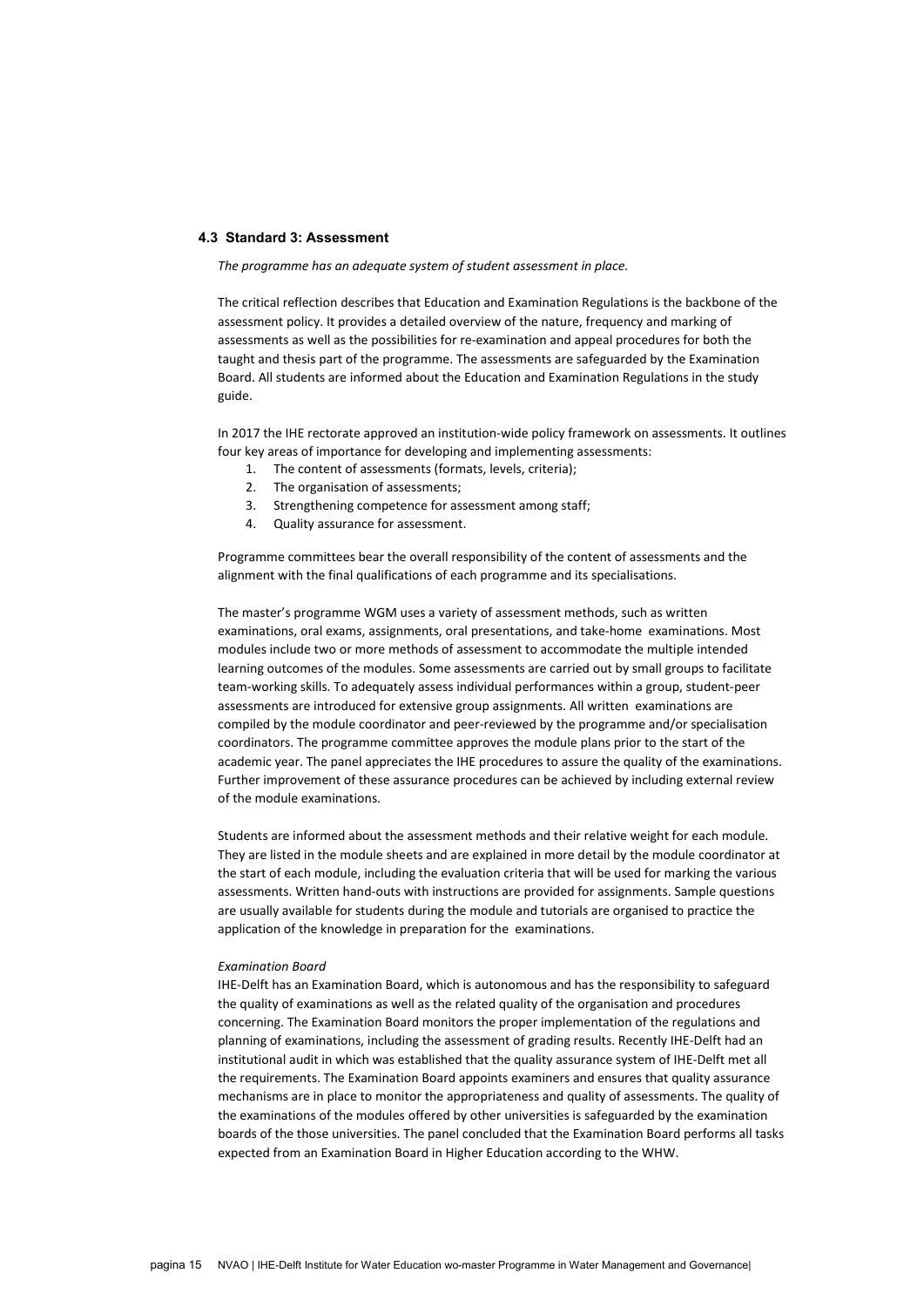The panel had an interview with members of the Examination Board during the site visit. The panel studied the form used for the assessment of the master's theses and had some questions concerning the use of the rubric and the equal weighting of the criteria. The Examination Board mentioned that it reviewed the rubric last year and furthermore evaluated the whole process of the thesis assessment. The proposal to introduce weighting is still in discussion within the Institute. The panel believes that he Examination Board has a good overview of the quality of assessments and examinations. The panel, in particular, appreciates that the Board is pro-actively involved in safeguarding quality of examinations.

#### *Considerations*

The panel established that the assessment and exam regulations are clearly described in the Education and Examination Regulations. The Examination Board has reliable procedures and the necessary level of independence. The panel finds the assessment policy coherent and transparent. The interim examinations and the thesis assessments are transparent, valid and reliable. The panel also established that there are adequate assessment forms in place for the master thesis. During the site visit the panel discussed the thesis assessment form with the programme committee and the Examination Board and concluded that some improvements can be made in the assessment form and the corresponding rubric. For instance, the panel advises to give weight percentages to the different criteria and to add criteria for the public/oral defence. Furthermore, the quality of the discussion in a thesis should be part of the rubric. The panel also advises to develop a clear procedure for reconciliation of the differences in mark allocation between the internal and external examiners.

The panel recommends that the Examination Board regularly checks the thesis assessments by taking a sample to review whether the thesis assessment is of high enough quality to be endorsed.

*Conclusion*

<span id="page-15-0"></span>Satisfactory

### **4.4 Standard 4: Achieved learning outcomes**

*The programme demonstrates that the intended learning outcomes are achieved.*

### *Outline of findings*

The panel concluded that the learning goals of the modules are in line with the intended learning outcomes of the programme and that the assessments adequately test the learning goals. It is convinced that students who have finished the master programme Water Management and Governance will have achieved the programme's intended learning goals.

The panel studied 15 theses to establish whether the graduates had achieved the intended learning outcomes of the programme. The panel found the theses appropriate as the final product of an academic master degree programme and of sound academic quality. They showed good analyses, correct application of methods and correct application of theory. The panel would have graded some of the theses slightly lower and other theses slightly higher, but the differences were within acceptable boundaries.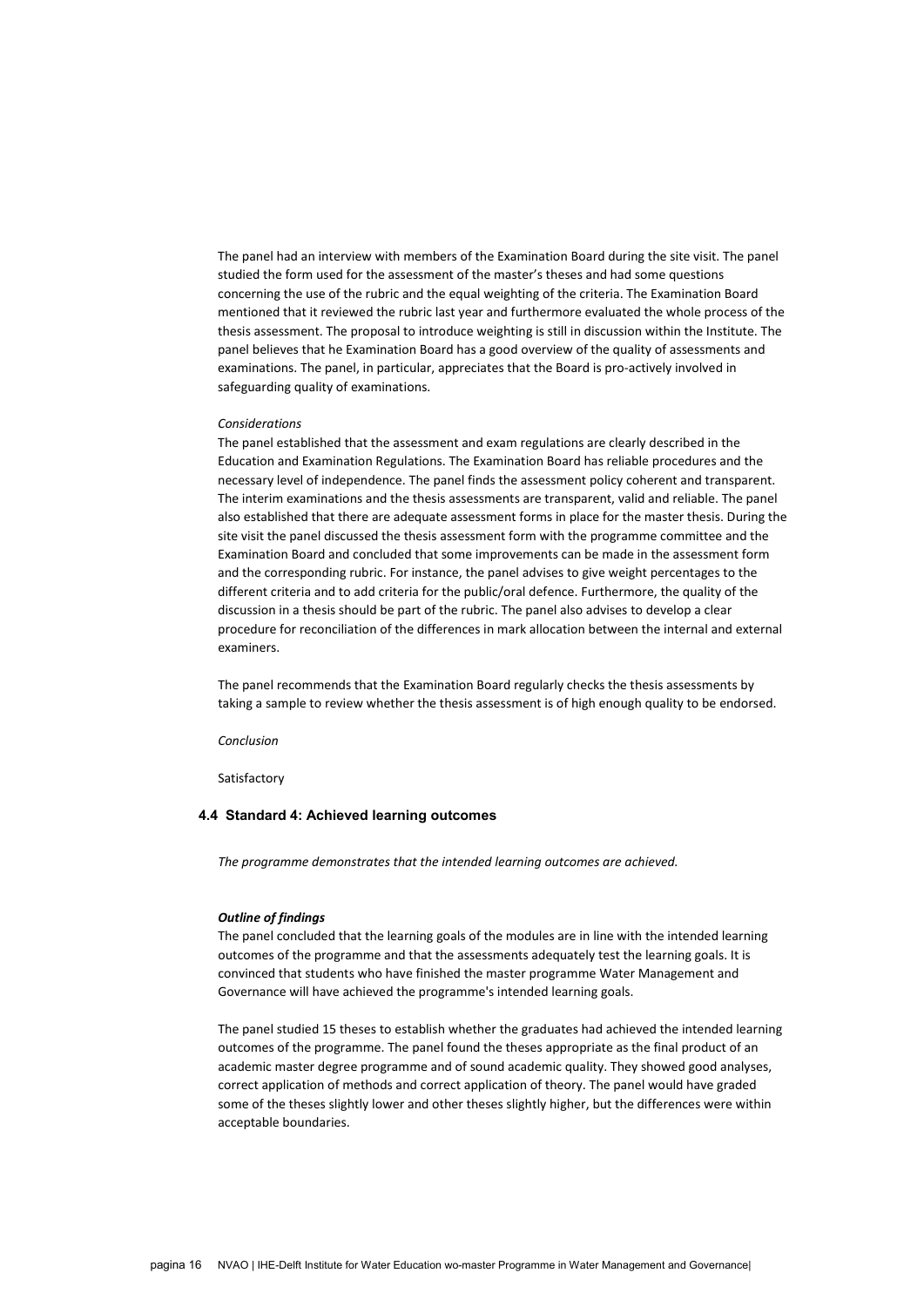The critical reflection describes that the adequacy of the final assessment is confirmed by the fact that many of the master theses with high marks resulted in publications in renowned scientific journals. Success of the students is also reflected in the number of graduates enrolled in PhD programmes at respected universities, or in the career success of alumni working at senior positions in the water section in their home countries. This is confirmed by the alumni who were interviewed during the site visit. The panel concluded the alumni were all very satisfied with their training at IHE. They still feel closely connected and are very willing to promote and support the institute in their home country. They definitely see the added value of their education at the institute and would allow professionals in their vicinity to study at IHE-Delft.

### *Considerations*

The panel concludes that graduates of the master programme have achieved the intended learning outcomes. The graduates seem to be well prepared for enhancing their career in the water sector. However the panel did not get a complete overview of the current positions of alumni. The panel learnt that it is on the to-do-list of the Education Bureau to do a survey among alumni. The panel advises to systematically investigate what alumni are doing, how they are using their degrees, and how they look back at their master programme.

It became clear to the panel that IHE-Delft has an amazing outreach to alumni. This can be considered a clear strength of the programme and evidence of dedication of IHE and teaching staff.

<span id="page-16-0"></span>*Conclusion*

satisfactory

## <span id="page-16-1"></span>**4.5 Conclusion**

The panel assessed each of the four standards as satisfactory. Following the NVAO decision rules, the panel's general conclusion is that the programme meets the criteria for accreditation.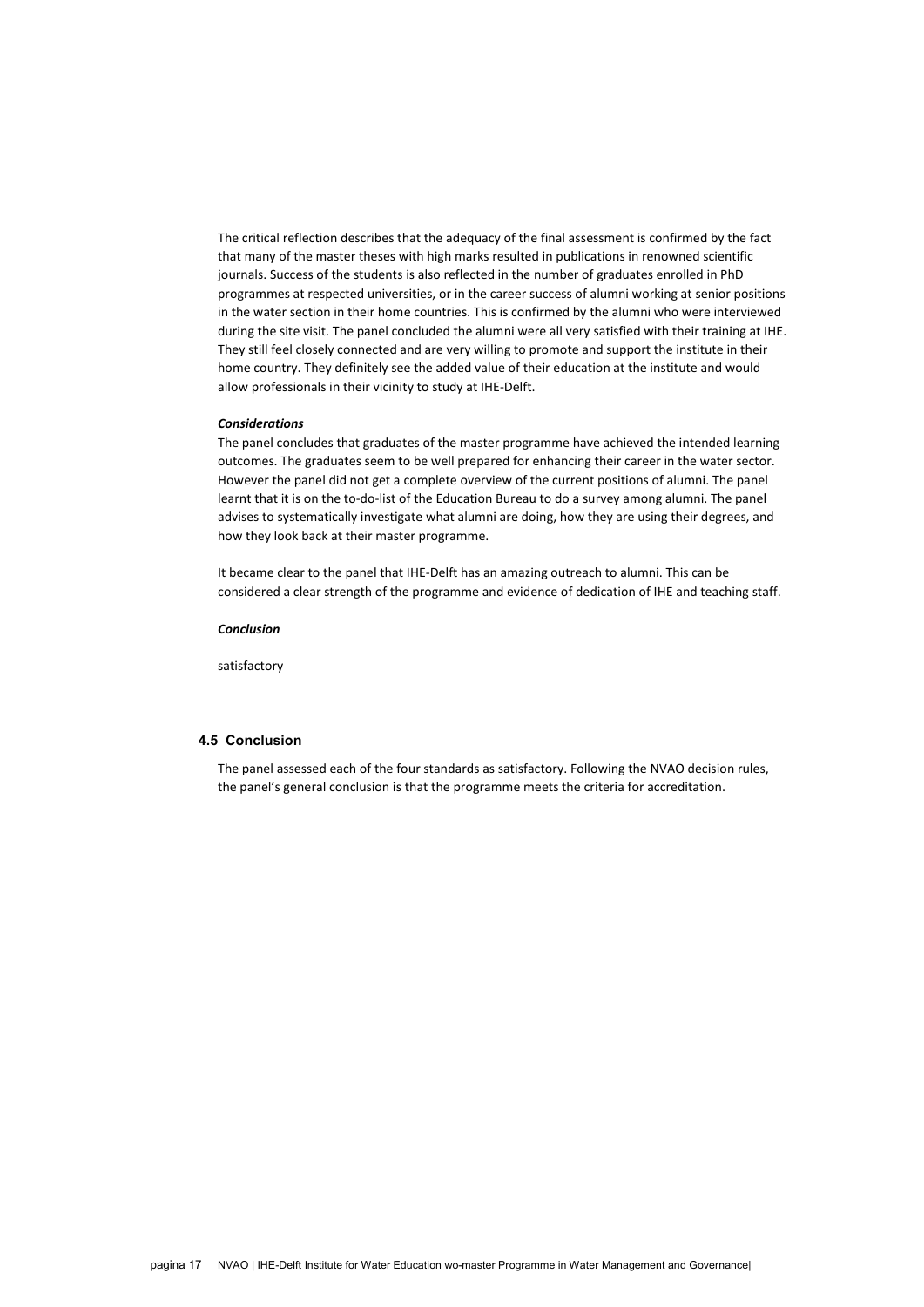# <span id="page-17-0"></span>**5 Overview of the assessments**

# **WO-master Programme in Water Management and Governance**

| <b>Standard</b>                                                                                                                                                                                                                                                   | <b>Assessment</b> |
|-------------------------------------------------------------------------------------------------------------------------------------------------------------------------------------------------------------------------------------------------------------------|-------------------|
| <b>Intended Learning outcomes</b><br>Standard 1: The intended learning outcomes tie<br>in with the level and orientation of the<br>programme; they are geared to the expectations<br>of the professional field, the discipline, and<br>international requirements | satisfactory      |
| <b>Teaching-learning environment</b><br>Standard 2: The curriculum, the teaching-<br>learning environment and the quality of the<br>teaching staff enable the incoming students to<br>achieve the intended learning outcomes.                                     | satisfactory      |
| <b>Student assesment</b><br>Standard 3: The programme has an adequate<br>system of student assessment in place.                                                                                                                                                   | satisfactory      |
| <b>Achieved learning outcomes</b><br>Standard 4: The programme demonstrates that<br>the intended learning outcomes are achieved                                                                                                                                   | satisfactory      |
| Conclusion                                                                                                                                                                                                                                                        | satisfactory      |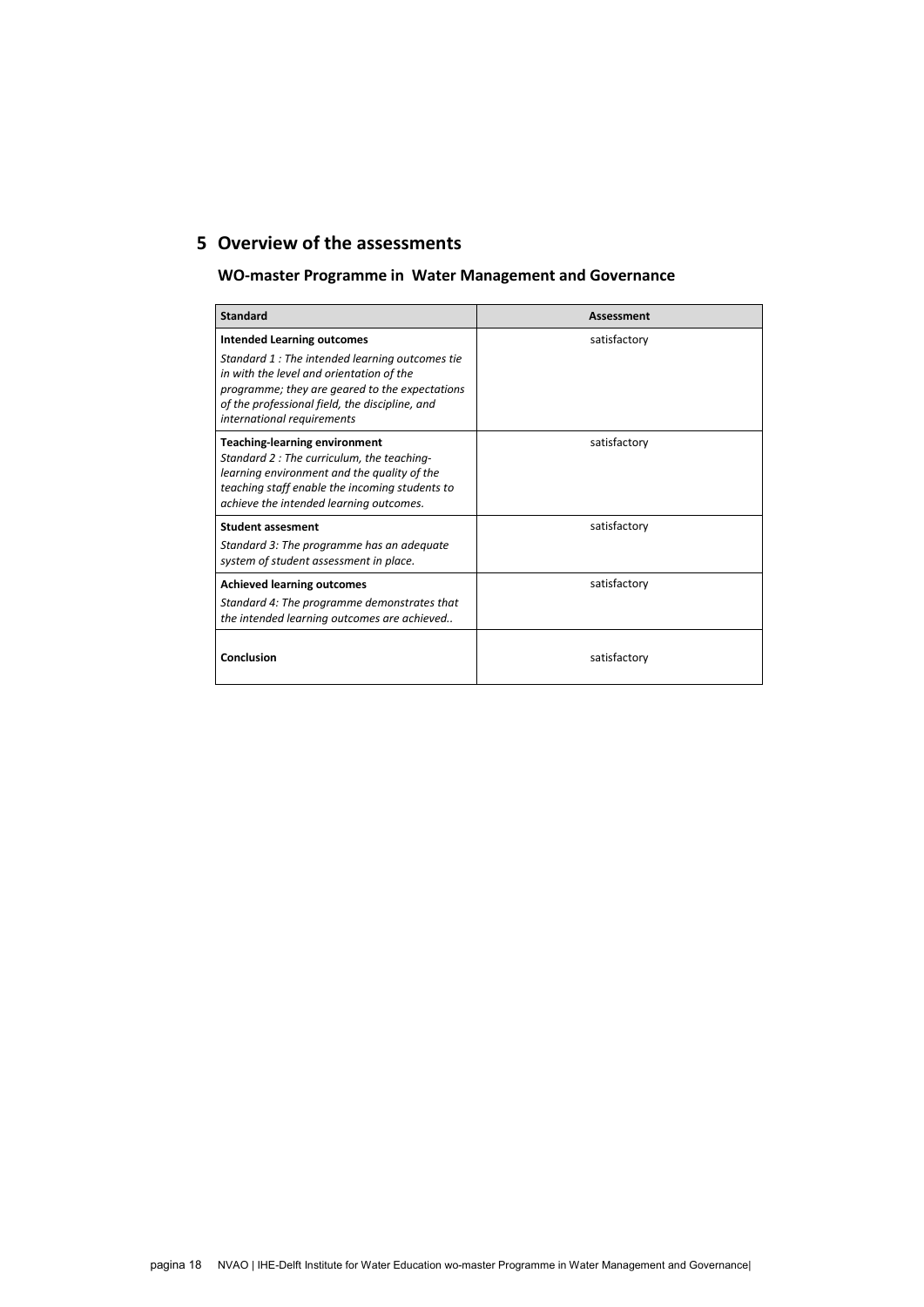## <span id="page-18-0"></span>**Annex 1: Composition of the panel**

### Chair:

Prof.dr. G. Zeeman, professor emeritus in New Sanitation at Wageningen University, the Netherlands. Grietje Zeeman has teaching and testing experience as well as more than 35 years in scientific, technological and research application projects. She is expert in Environmental Technology, Sanitation, Wastewater treatment and Urban Systems Engineering.

Panel members:

- Dr. K. Rebel, assistant professor at Utrecht University Copernicus Institute of Sustainable Development, the Netherlands
- Prof. A. Schleiss, professor emeritus at the Swiss Federal Institute of Technology Lausanne (EPFL) with professional field and academic expertise in hydrology, hydraulic engineering, applied hydraulics and hydraulic structures.
- Prof. E.Manzungu is professor in Agricultural Landscapes, Waterscapes and Environmental Management at the University of Zimbabwe, where he served as chairperson of the Department of Soil Science and Agricultural Engineering and Deputy Dean of the Faculty of Agriculture.
- Dr. L. Harris, associate professor at the Institute for Resources Environment and Sustainability and at the Institute for Gender, Race, Sexuality and Social Justice at the University of British Columbia (UBC), Canada.

Student member:

- E.L. Okoro, master student in Law and Technology at Tilburg University, the Netherlands.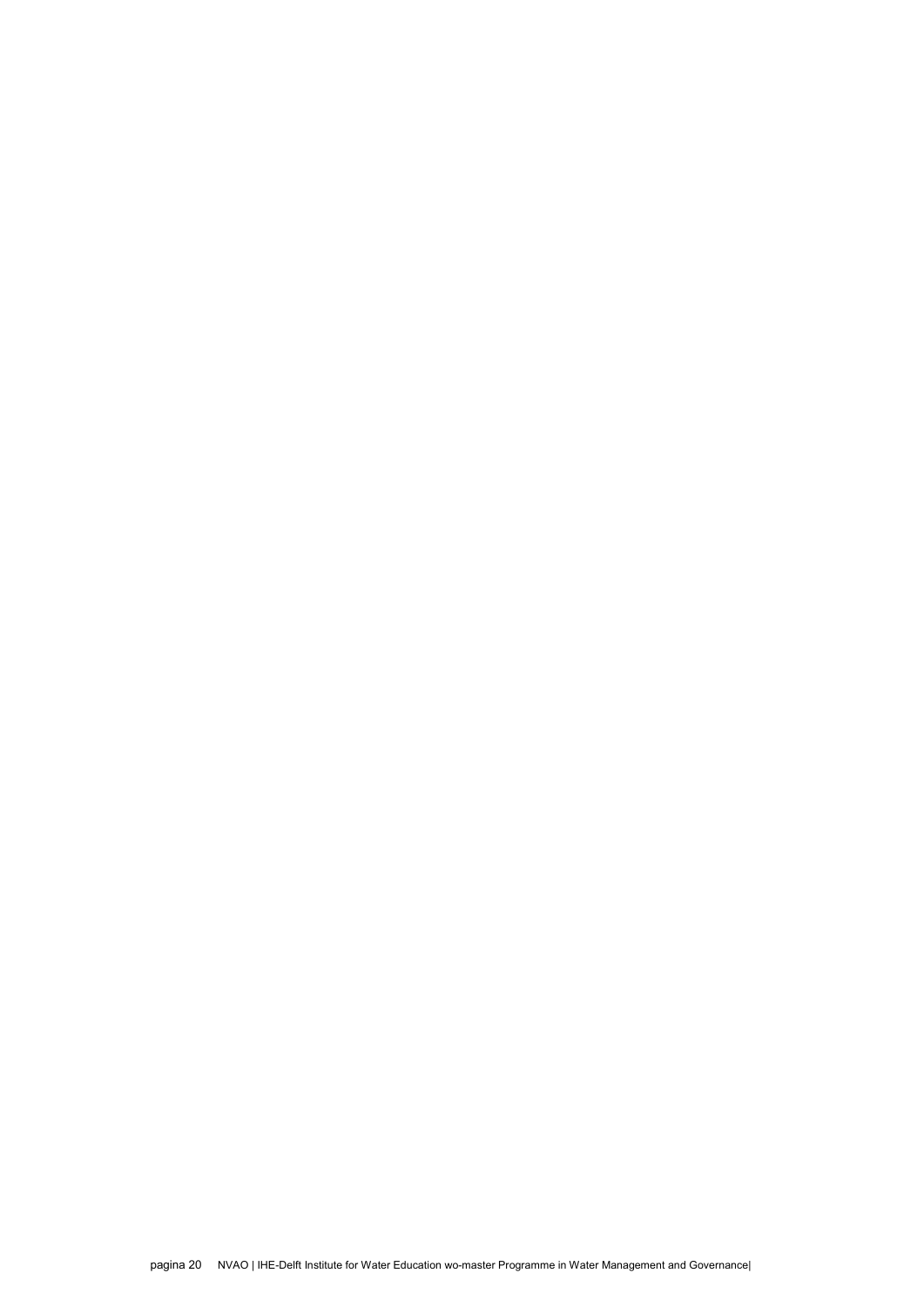## <span id="page-20-0"></span>**Annex 2 Intended learning outcomes WMG Programme**

Graduates in the master degree programme Water Management and Governance have the ability to:

### Knowledge and Understanding

- 1. Place the specialised knowledge gained into a broader understanding of water issues, challenges, debates and developments.
- 2. Analyse biophysical and social processes and appraise principles and approaches relevant to water management and governance.
- 3. Recognise and distinguish different ways of knowing and framing water questions and problems in order to analyse water management and governance processes from an interdisciplinary perspective.

Applying knowledge and understanding

- 4. Draft a research plan, including the formulation of research questions and hypotheses and the selection of research methods, theories and techniques.
- 5. Conduct research independently in a scientifically sound and ethically responsible manner.
- 6. Contribute to interdisciplinary and evidence-based knowledge development and problem solving.
- 7. Analyse and contextualise governance arrangements and (integrated) management approaches to address water issues in socially inclusive and ecologically sustainable ways.

### Making judgements

- 8. Identify and appraise relevant research, concepts and approaches in view of their potential for helping understand or solve water-related problems.
- 9. Critically discuss and evaluate own research approaches and outcomes within the context of existing knowledge and approaches.
- 10. Interpret research findings critically in order to formulate evidence-based conclusions, solutions and/or recommendations.
- 11. Reflect critically on the implications of water management and governance interventions on society and nature and formulate and defend own standpoint.

### Communication

- 12. Communicate and present effectively, both in writing and orally, making use of information and communication technologies suited for the audience and the purpose.
- 13. Debate and defend findings and insights, in a clear, systematic and convincing manner.
- 14. Communicate effectively across disciplines and cultures to enhance collaborations in teams.

### Lifelong learning skills

- 15. Develop competencies required to further expand their knowledge and skills on their own initiative.
- 16. Reflect on own professional and educational background in order to identify a personal learning trajectory to realise career objectives and professional development goals.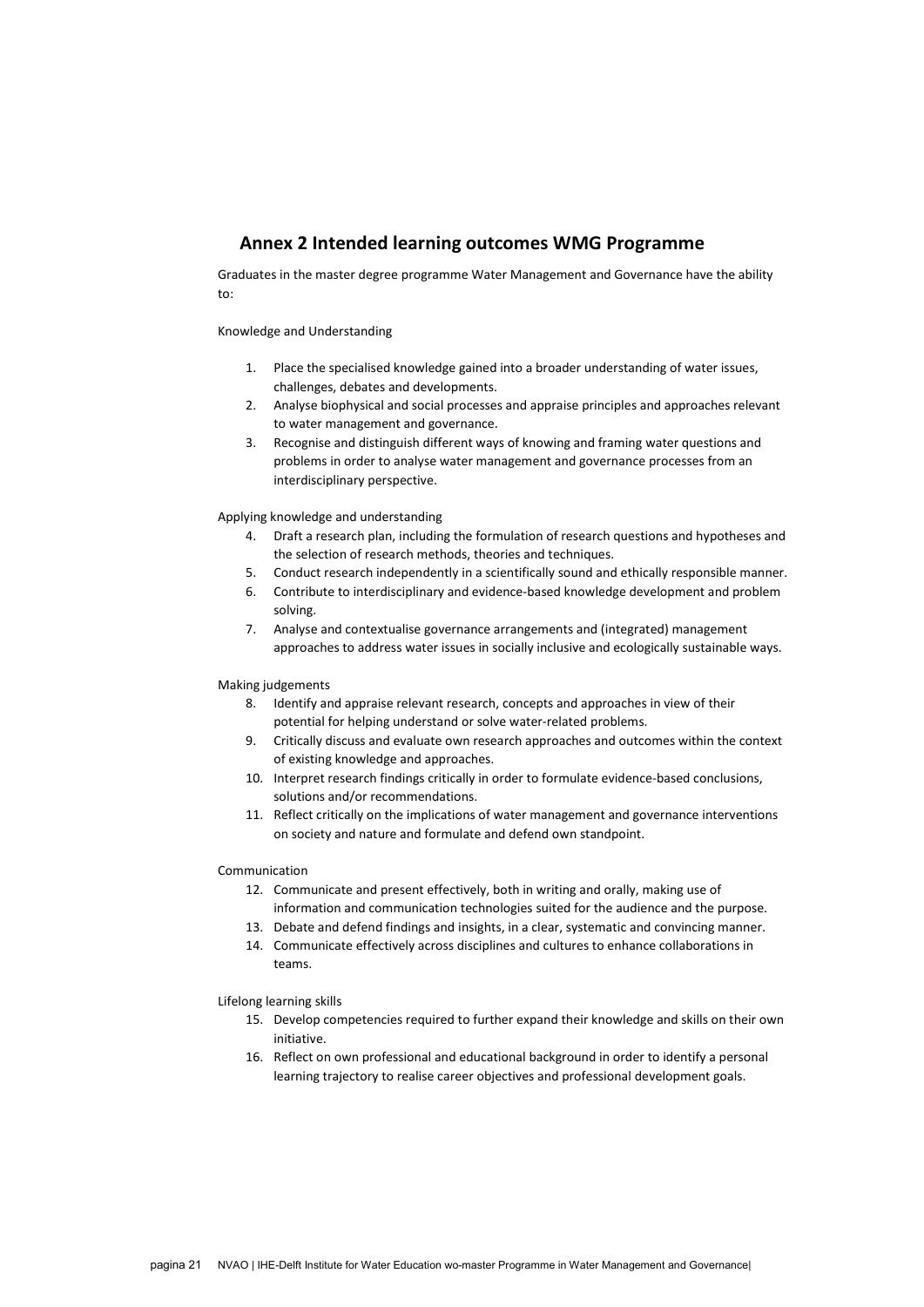Graduates in the joint specialisation on **Water Conflict and Diplomacy** of the master degree programme Water Management and Governance have the ability to:

Knowledge and Understanding

- 1. Place the specialised knowledge gained into a broader understanding of water issues, challenges, debates and developments.
- 2. Analyse biophysical and social processes and appraise principles and approaches relevant to water management and governance.
- 3. Recognise and distinguish different ways of knowing and framing water questions and problems in order to analyse water management and governance processes from an interdisciplinary perspective.
- 4. Discuss and compare theories and concepts that relate to water conflict, cooperation and diplomacy.

Applying knowledge and understanding

- 5. Draft a research plan, including the formulation of research questions and hypotheses and the selection of research methods, theories and techniques.
- 6. Conduct research independently in a scientifically sound and ethically responsible manner.
- 7. Contribute to interdisciplinary and evidence-based knowledge development and problem solving.
- 8. Analyse and contextualise governance arrangements and (integrated) management approaches to address water issues in socially inclusive and ecologically sustainable ways.
- 9. Critically analyse latent and actual water disputes including key elements of conflict analysis and key contextual elements.
- 10. Critically analyse different dispute resolution mechanism and participatory processes.
- 11. Select and us conflict management tools to develop water cooperation and diplomacy processes and arrangements to mitigate and resolve water disputes in socially inclusive and ecologically sustainable ways.

Making judgements

- 12. Identify and appraise relevant research, concepts and approaches in view of their potential for helping understand or solve water-related problems.
- 13. Critically discuss and evaluate own research approaches and outcomes within the context of existing knowledge and approaches.
- 14. Interpret research findings critically in order to formulate evidence-based conclusions, solutions and/or recommendations.
- 15. Reflect critically on the implications of water management and governance interventions on society and nature and formulate and defend own standpoint.
- 16. Identify and reflect critically on issues, challenges and potential conflicts regarding competition and cooperation around water at different scales.

Communication

- 17. Communicate and present effectively, both in writing and orally, making use of information and communication technologies suited for the audience and the purpose.
- 18. Debate and defend findings and insights, in a clear, systematic and convincing manner.
- 19. Communicate effectively across disciplines and cultures to enhance collaborations in teams.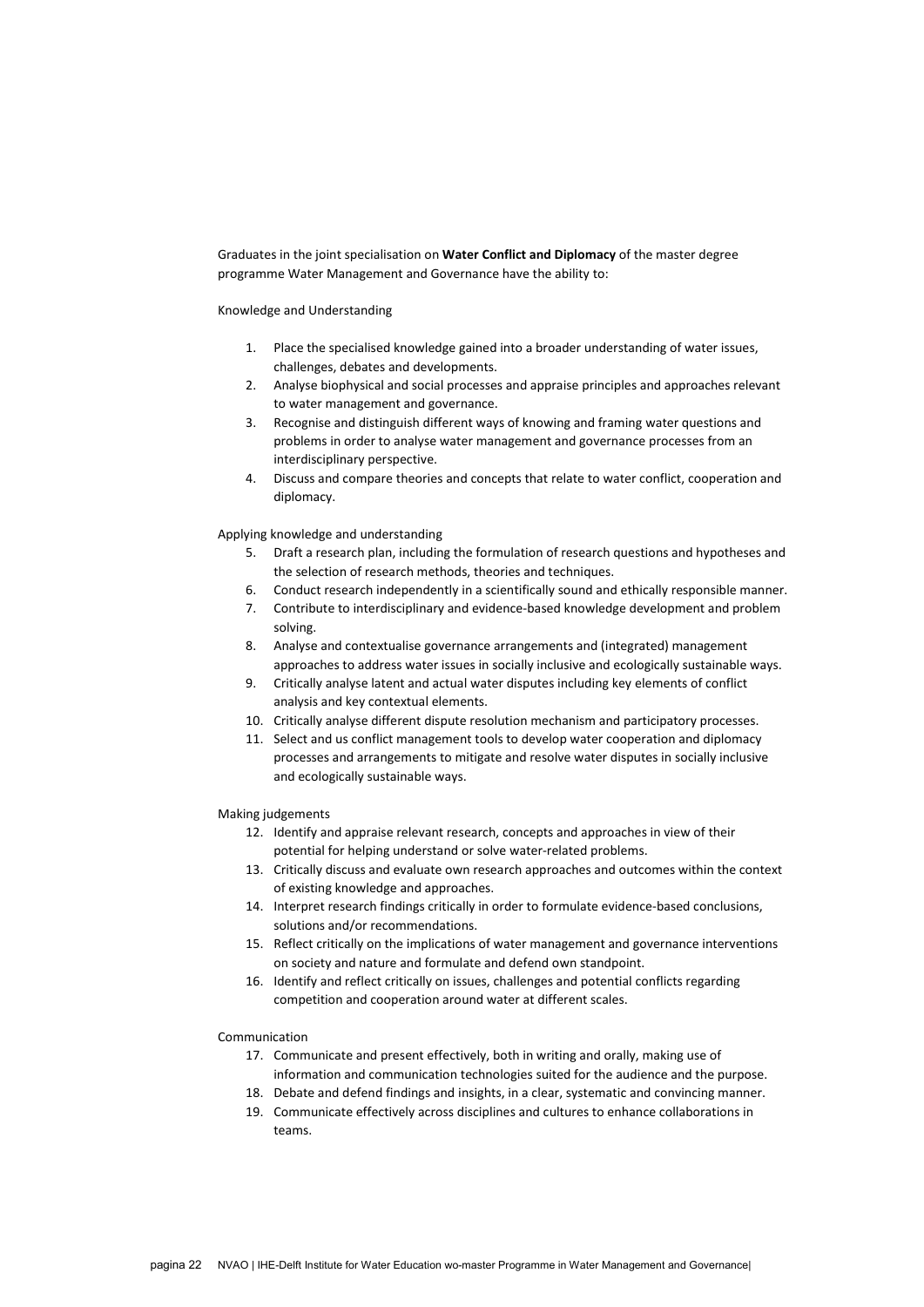### Lifelong learning skills

- 20. Have the competencies to further develop and expand their knowledge and skills on their own initiative.
- 21. Be able to reflect on own professional and educational background in order to identify a personal learning trajectory to realise career objectives and professional development goals.

### Thematic Profile on Water Quality

Water Quality studies the water quality impacts of human activities on aquatic ecosystems, as well as alternative remedial actions, under different levels of environmental stress and in different socioeconomic contexts, and develops skills to develop alternative policies and strategies for environmental sustainability.

### The learning objectives of the thematic profile on Water Quality are:

1. Describe and predict for a given water resources system the main hydrological, hydraulic, chemical and biological processes and how these processes are dynamically linked with aquatic ecosystems as well as with human activities such as land and water use and pollution. 2. Describe and explain the main concepts and instruments for analysing and influencing formal and informal arrangements for water quality management, including policies, laws and institutions, and by adopting a historical perspective.

3. Interpret, design and optimize water quality assessment and monitoring programmes by applying experimental, statistical and modelling tools.

4. Define a given water resources system, and describe the water and pollution flows across time and space, including the various water uses, and describe the interdependencies these create between the various water users.

Students who opt for the thematic profile on Water Quality are expected to carry out thesis research on a related topic and enrol at least in four of the following modules: Water and environmental law; Water quality assessment; Wetlands for wastewater treatment; Environmental management and water services; Environmental planning and implementation; Environmental assessment for water-related policies and developments; Aquatic ecosystem processes and applications. Other recommended modules for this profile are: Water economics; Water and environmental policy analysis; Wetlands for livelihoods and conservation; Strategic planning of river basins and deltas.

#### Thematic Profile on Water Resources

Water Resources studies the ways in which water availability and use are matched as well as the implications of land use and water allocation policies and interventions at different scales, and develops skills to critically reflect on legal and institutional arrangements from the local watersheds to the basin scale and beyond.

The learning objectives of the thematic profile on Water Resources are:

1. Define a given water resources system, and describe the water flows across time and space, including the various water uses, and describe the interdependencies these create between the various water users.

2. Describe and predict for a given water resources system the main hydrological, hydraulic, chemical and ecological processes and how these processes are dynamically linked with human activities, including land and water use.

3. Model processes of the water system (rainfall-runoff, flooding, water allocation, water accounting), validate models, critically interpret model outcomes in order to derive insight in trends, causes and effects, and define and explain model limitations.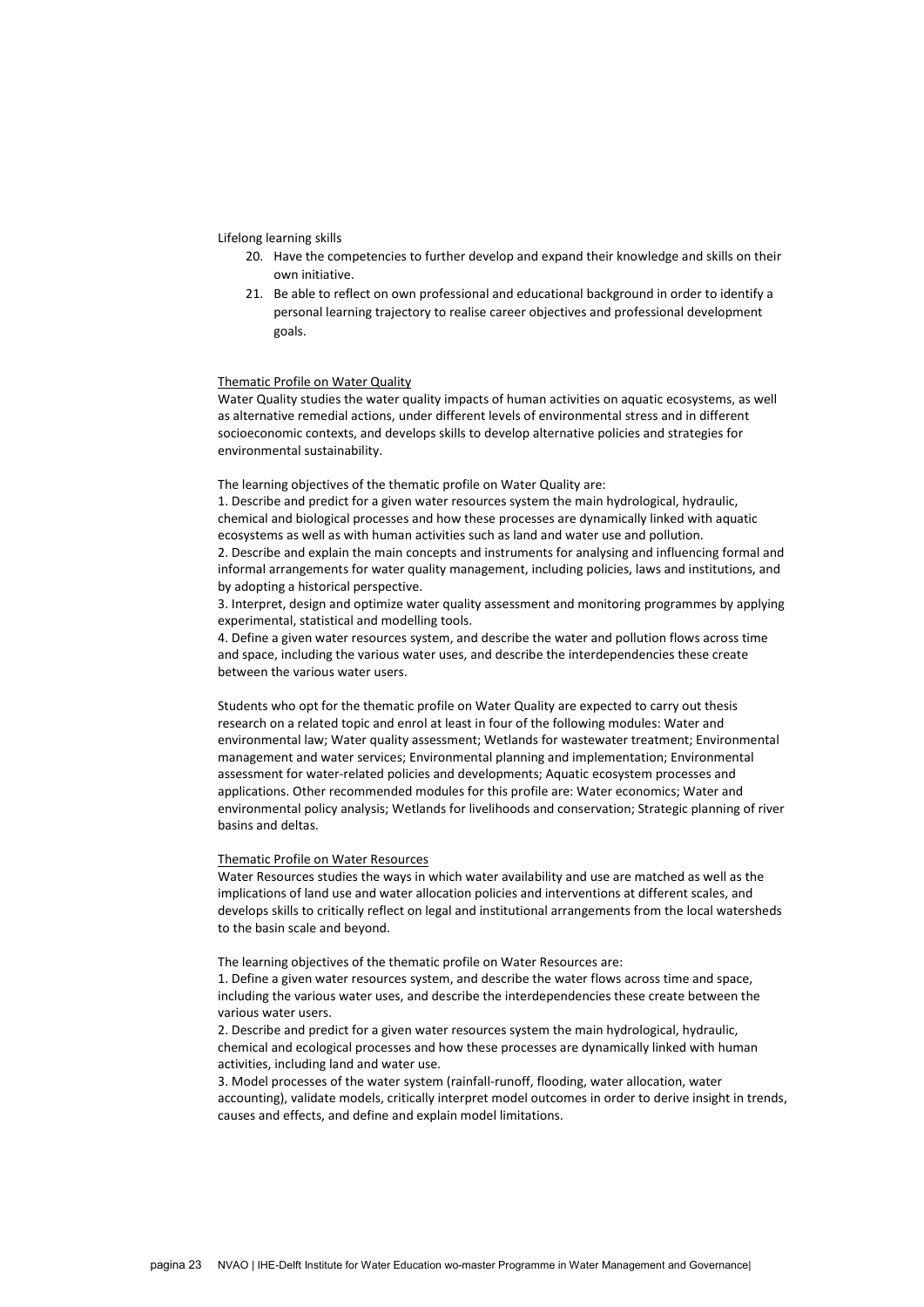4. Describe different concepts to determine the value of water for various uses and users in (amongst others) economic and social terms and explain how these concepts can be used in water resources planning at various spatial and temporal scales.

Students who opt for the thematic profile on Water Resources are expected to carry out thesis research on a related topic and enrol at least in four of the following modules: Water and environmental law; Water economics, Water resources assessment; Water system modelling; Water resources planning; Institutional analysis; Strategic planning of river basins and deltas; IWRM as tool for adaptation to climate change.

Other recommended modules for this profile are: Drought management and reservoir operations; Flood risk management; Applied groundwater modelling; Innovative systems for agriculture; Hydroinformatics for decision support.

### Thematic Profile on Water Services

Water Services studies policies and business models for the provision of water and sanitation services through the analysis of organizational, infrastructural and financial arrangements in different socio-economic contexts, and develops skills to design and reflect on arrangements for water service provision.

The learning objectives of the thematic profile on Water Services are:

1. Describe for a given water resources system the interplay between the main biophysical processes and social dynamics, in analysing service delivery modalities.

2. Relate debates concerning water supply and sanitation provisioning to the management and governance of water organizations using theories from different academic disciplines (e.g. economics, public administration, sociology, political science, law).

3. Analyse various approaches and tools water service providers can employ in order to improve the sustainability and resilience of their practices.

4. Design and defend water and sanitation service arrangements in different socio-economic, political and administrative contexts.

Students who opt for the thematic profile on Water Service are expected to carry out thesis research on a related topic and enrol at least in three of the following modules: Managing water organizations; Environmental management and water services; Finance in the water sector; Partnerships in the water sector; Institutional analysis. Other recommended modules for this profile are: Urban water governance; Decentralized water supply and sanitation; Water sensitive cities.

### Thematic Profile on Water Cooperation and Conflict Management

Water Conflict and Cooperation studies processes of conflict and cooperation over water taking account of the interplay between the main biophysical processes and social dynamics with a view of anticipating, preventing and managing conflicts, and develops skills to design and facilitate inclusive consultation and conflict management processes between actors at different levels.

The learning objectives of the thematic profile on Water Cooperation and Conflict Management are: 1. Describe for a given water resources system the interplay between the main biophysical processes and social dynamics, in analysing, anticipating, preventing and managing conflicts. 2. Define a given water resources system, assess the different functions of the water resources system and the often competing interests of water using sectors and actors, describe the interdependencies between these, and finally assess the possibilities and limitations of cooperation. 3. Describe and explain the main concepts and instruments for analysing and influencing formal and informal arrangements over water for cooperation, including policies, laws and institutions, and by adopting a historical perspective.

4. Design and facilitate conflict prevention and management processes, such as consensus building, public participation, negotiation or mediation between actors at different levels.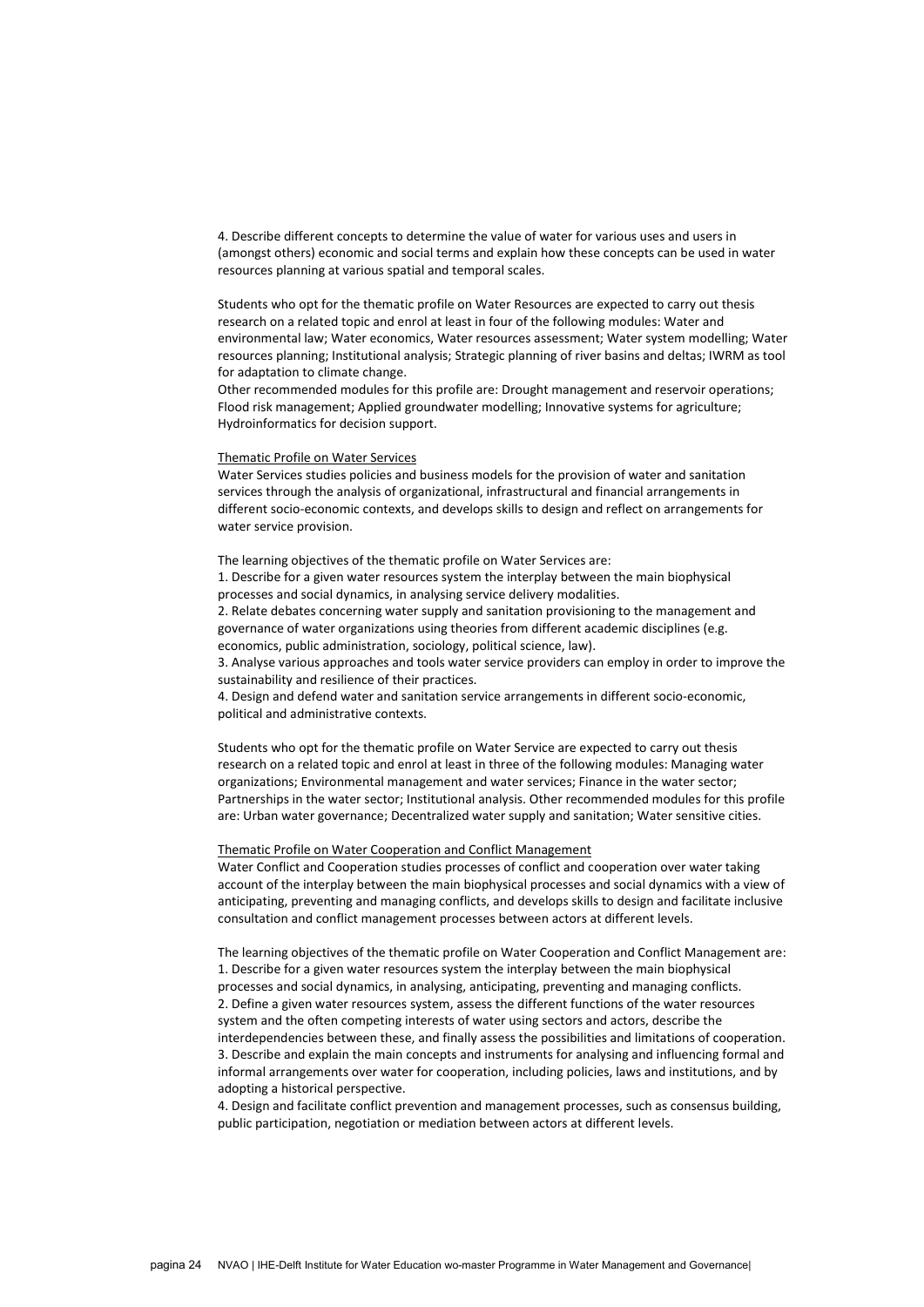Students who opt for the thematic profile on Water Conflict and Cooperation are expected to carry out thesis research on a related topic and enrol in at least three of the following modules: Water and environmental law; Water conflict management I; Water conflict management II; Institutional analysis.

Other recommended modules for this profile are: Water resources planning; Water and environmental policy analysis; Urban water governance; Strategic planning of river basins and deltas; IWRM as tool for adaptation to climate change.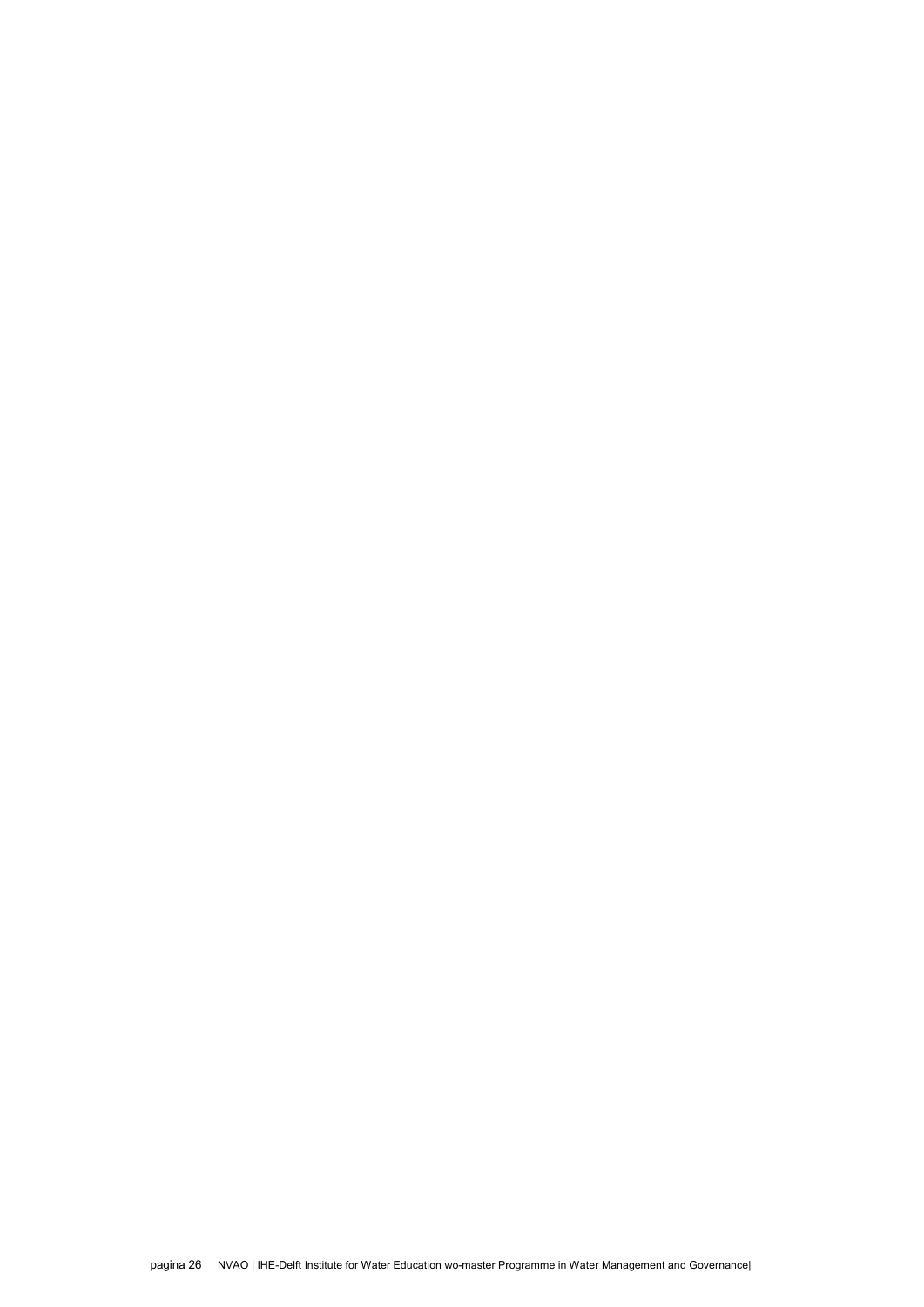| Foundation   |                                                       |                      |                                                 |                       |  |
|--------------|-------------------------------------------------------|----------------------|-------------------------------------------------|-----------------------|--|
|              | Principles of Integrated Water Resource Management    |                      |                                                 |                       |  |
|              | The Water Resources System<br><b>Water Governance</b> |                      |                                                 |                       |  |
|              |                                                       |                      |                                                 |                       |  |
|              |                                                       |                      | <b>Water Economics</b>                          |                       |  |
|              | Water & Environment Law                               |                      |                                                 |                       |  |
|              | <b>Water Quality</b>                                  | Water                | <b>Water Conflict</b>                           | <b>Water Services</b> |  |
|              |                                                       | Resources            |                                                 |                       |  |
| Tailor made  | <b>Water Quality</b>                                  | Water                | <b>Water Conflict</b>                           | Managing              |  |
| Trajectories | Assessment                                            | Resources            | Management I                                    | Water                 |  |
|              |                                                       | Assessment           |                                                 | Organisations         |  |
|              | Wetlands for                                          | <b>Water Systems</b> | <b>Water Conflict</b>                           | Environmental         |  |
|              | <b>Water Quality</b>                                  | Modelling            | Management II                                   | Management            |  |
|              | or                                                    |                      |                                                 | and Water             |  |
|              | Environmental                                         |                      |                                                 | Services              |  |
|              | Engineering                                           |                      |                                                 |                       |  |
|              | Environmental                                         | Water                | Water                                           | Finance in the        |  |
|              | Planning and                                          | Resources            | Resources                                       | <b>Water Sector</b>   |  |
|              | Implementation                                        | Planning             | Planning                                        |                       |  |
| Integration  |                                                       |                      | <b>International Fieldwork</b>                  |                       |  |
| Tailor made  | <b>Aquatic Ecosystems</b>                             |                      |                                                 |                       |  |
| trajectories | <b>Institutional Analysis</b>                         |                      |                                                 |                       |  |
|              | Partnerships for Water Supply and Sanitation          |                      |                                                 |                       |  |
|              |                                                       |                      | IWRM as a Tool for Adaptation to Climate Change |                       |  |
|              | Strategic Planning for River Basins and Deltas        |                      |                                                 |                       |  |
|              | Urban Water Governance                                |                      |                                                 |                       |  |
| Integration  | Group Work                                            |                      |                                                 |                       |  |
|              | <b>Summer Course</b>                                  |                      |                                                 |                       |  |
| Research     | Preparatory Course and Thesis Proposal                |                      |                                                 |                       |  |
|              | Master Thesis and Research                            |                      |                                                 |                       |  |

# <span id="page-26-0"></span>**Annex 3 Curriculum of the WMG master programme**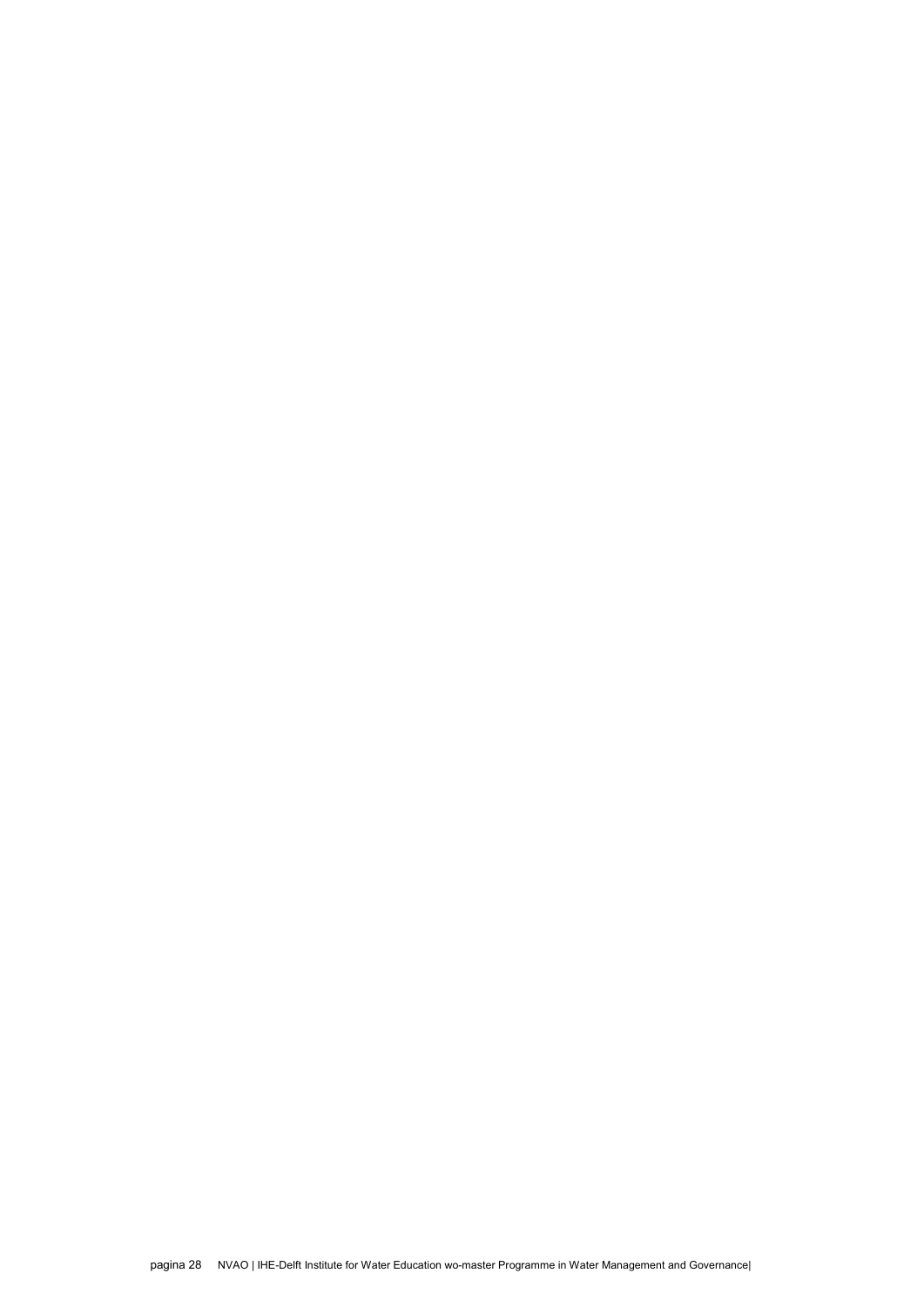## <span id="page-28-0"></span>**Annex 4: Schedule of the site visit**

**for the four WO-master Programmes: Water Management and Governance, Water Science and Engineering, Urban Water and Sanitation, Environmental Science**

| Time                       | Subject                                                                            | Participants                                                                                                             |  |
|----------------------------|------------------------------------------------------------------------------------|--------------------------------------------------------------------------------------------------------------------------|--|
| Wednesday 14 November 2018 |                                                                                    |                                                                                                                          |  |
| $08.45 - 09.00$            | Welcome day 1                                                                      | Rector IHE Delft<br><b>Head of Education Bureau</b>                                                                      |  |
| $09.00 - 09.30$            | Introduction on the<br>Information provided                                        | <b>Head of Education Bureau</b>                                                                                          |  |
| $09.30 - 12.15$            | Preparatory meeting and<br>initial discussion of the panel                         |                                                                                                                          |  |
| $12.15 - 13.00$            | lunch                                                                              |                                                                                                                          |  |
| $13.00 - 14.00$            | Institute's management                                                             | Rector IHE Delft<br>Vice-rector<br><b>Business Director</b>                                                              |  |
| 14.00 - 14.45              | Students master programme Student from Egypt<br>Water Management and<br>Governance | <b>Student from Lebanon</b><br><b>Student from Vietnam</b><br><b>Student from Brazil</b><br>Student from Afghanistan     |  |
| 14.45 - 15.30              | Programme committee<br>Water Management and<br>Governance                          | Programme Chair Professor<br>Colleague Prof.<br>Programme coordinator<br>3 Programme Committee members                   |  |
| $15.30 - 16.00$            | <b>Break</b>                                                                       |                                                                                                                          |  |
| $16.00 - 16.45$            | Students master programme<br>Water Science and<br>Engineering                      | <b>Student from Nepal</b><br>Student from Rwanda<br>Student from Uganda<br>Student from Egypt<br>Student from Bangladesh |  |
| 16.45 – 17.30              | Programme committee<br>Water Science and<br>Engineering                            | Programme Chair Professor<br>Programme coordinator<br>3 Programme committee members<br>Student member                    |  |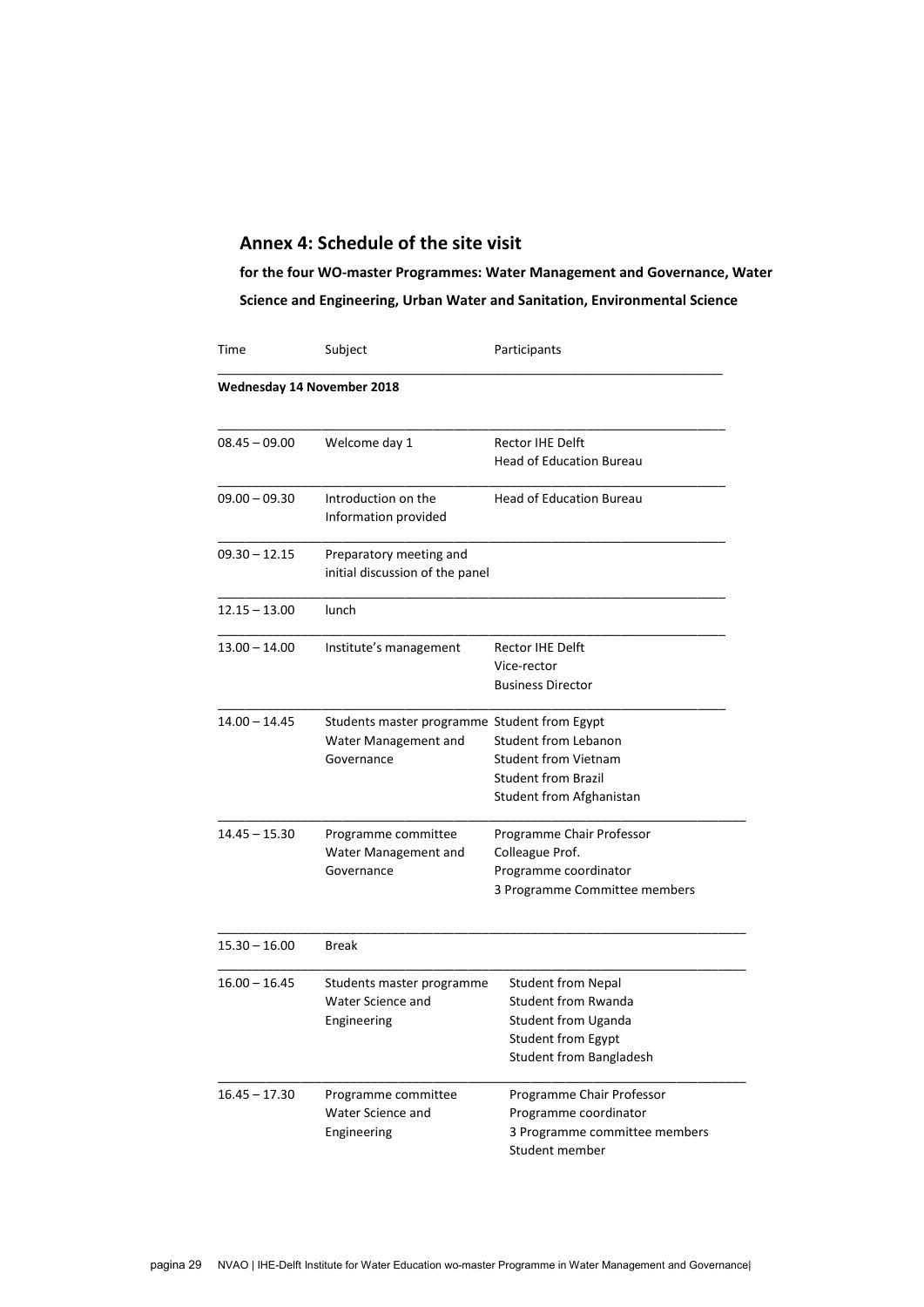## 17.30 Rounding up

## **Thursday 15 November 2018**

| $08.45 - 09.45$ | Guided tour of the premises  |                                          |
|-----------------|------------------------------|------------------------------------------|
|                 |                              |                                          |
| $09.45 - 10.30$ | Students master programme    | <b>Student from Nepal</b>                |
|                 | Urban Water and Sanitation   | Student from India                       |
|                 |                              | <b>Student from Uruguay</b>              |
|                 |                              | <b>Student from Zambia</b>               |
|                 |                              | <b>Student from Bhutan</b>               |
|                 |                              | Student from United Republic of Tanzania |
| $10.30 - 11.15$ | programme committee Urban    | Programme Chair Professor                |
|                 | <b>Water and Sanitation</b>  | 3 Programme Committee members            |
|                 |                              | Programme coordinator                    |
| $11.15 - 11.45$ | <b>Break</b>                 |                                          |
| $11.45 - 12.15$ | Skype meeting with           | 3 Committee members, IHE Delft           |
|                 | Management committee         | 3 Committee members, AIT Bangkok         |
|                 | joint degree UWEM            |                                          |
| $12.15 - 13.00$ | Lunch                        |                                          |
| $13.00 - 13.45$ | Students master programme    | <b>Student from Bhutan</b>               |
|                 | <b>Environmental Science</b> | <b>Student from Nepal</b>                |
|                 |                              | Student from Kenya                       |
| $13.45 - 14.30$ | Programme committee          | Programme Chair Professor                |
|                 | <b>Environmental Science</b> | Programme coordinator                    |
|                 |                              | 3 Programme committee members            |
| $14.30 - 14.45$ | <b>Break</b>                 |                                          |
| $14.45 - 15.15$ | Skype meeting with           | 2 Committee members, IHE Delft           |
|                 | Management committee         | 3 Committee members, BOKU, Vienna        |
|                 | Limnology and Wetland        | 2 Committee members, Egerton University, |
|                 | Management (Existing Joint   | Nijoro, Kenya                            |
|                 | Degree Programme)            |                                          |
|                 |                              |                                          |

\_\_\_\_\_\_\_\_\_\_\_\_\_\_\_\_\_\_\_\_\_\_\_\_\_\_\_\_\_\_\_\_\_\_\_\_\_\_\_\_\_\_\_\_\_\_\_\_\_\_\_\_\_\_\_\_\_\_\_\_\_\_\_\_\_\_\_\_\_\_\_\_\_\_\_\_

\_\_\_\_\_\_\_\_\_\_\_\_\_\_\_\_\_\_\_\_\_\_\_\_\_\_\_\_\_\_\_\_\_\_\_\_\_\_\_\_\_\_\_\_\_\_\_\_\_\_\_\_\_\_\_\_\_\_\_\_\_\_\_\_\_\_\_\_\_\_\_\_\_\_\_\_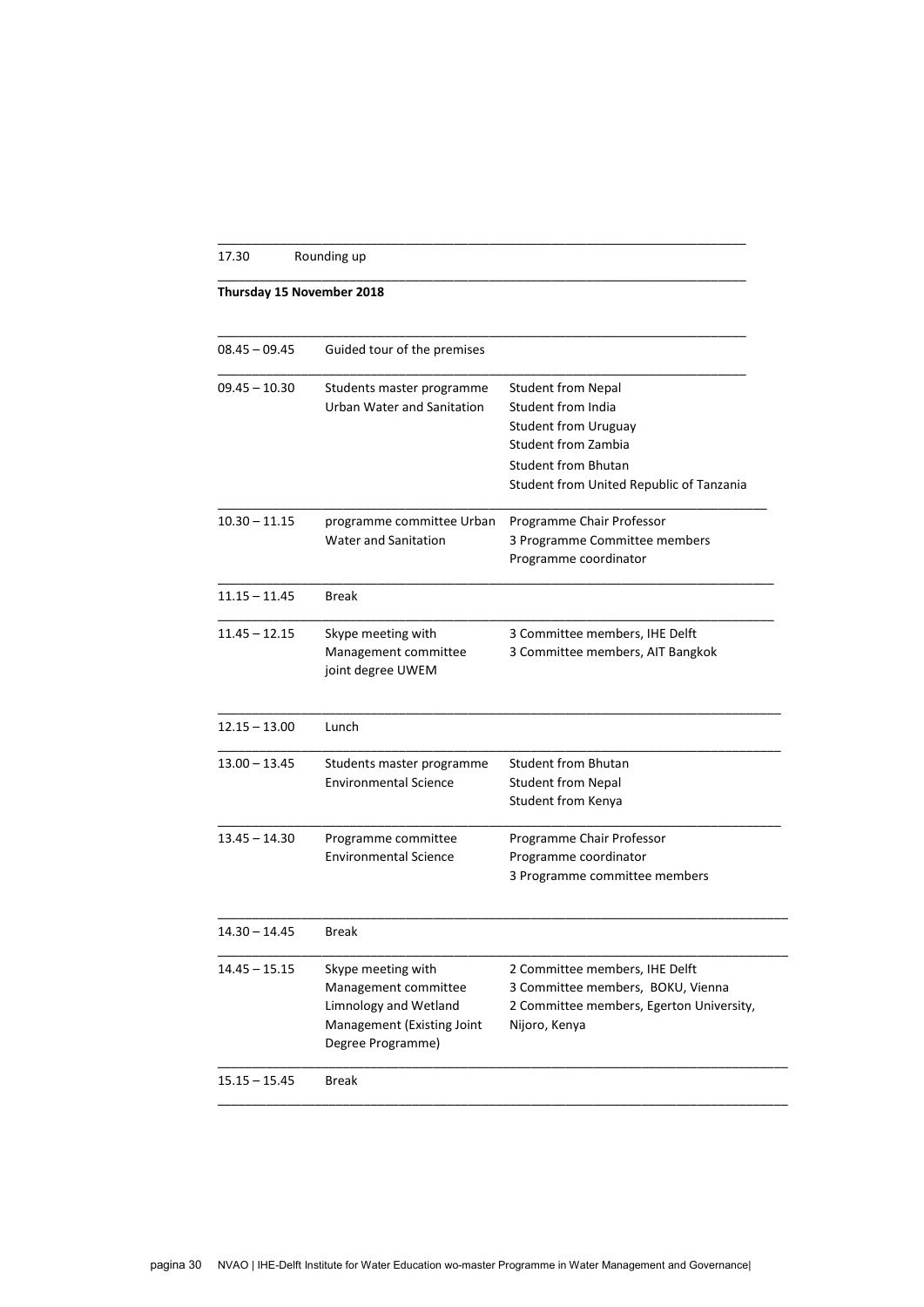| $15.45 - 16.15$         | Skype meeting with<br><b>Management Committee</b><br><b>Environmental Technology</b><br>and Engineering (Existing Joint<br>Degree Programme) | 1 Committee member, IHE Delft<br>1 Committee member, UTC Prague<br>1 Committee member, University Ghent |  |  |
|-------------------------|----------------------------------------------------------------------------------------------------------------------------------------------|---------------------------------------------------------------------------------------------------------|--|--|
| $16.15 - 17.15$         | Meeting with lecturers                                                                                                                       | 8 IHE Delft lecturers                                                                                   |  |  |
| 17.45                   | Rounding up                                                                                                                                  |                                                                                                         |  |  |
| Friday 16 November 2018 |                                                                                                                                              |                                                                                                         |  |  |
| $09.00 - 09.45$         | <b>Examination Board and</b><br>Registrar                                                                                                    | <b>Chair Examination Board</b><br>2 members Examination Board<br>Registrar                              |  |  |
| $09.45 - 10.00$         | <b>Break</b>                                                                                                                                 |                                                                                                         |  |  |
| $10.00 - 11.00$         | Alumni by skype                                                                                                                              | Alumnus, Albania, UWS<br>Alumnus, Sudan, ES<br>Alumnus, Zambia, WSE<br>Alumnus, India, WMG              |  |  |
| $11.00 - 11.30$         | <b>Break</b>                                                                                                                                 |                                                                                                         |  |  |
| $11.30 - 12.15$         | Preparation for second meeting with Institute's Management                                                                                   |                                                                                                         |  |  |
| $12.15 - 13.00$         | Lunch                                                                                                                                        |                                                                                                         |  |  |
| $13.00 - 14.00$         | Second meeting with Institute's Management                                                                                                   |                                                                                                         |  |  |
| $14.00 - 16.30$         |                                                                                                                                              | Deliberations panel, formulating preliminary findings and conclusions                                   |  |  |
| $16.30 - 17.00$         | Feedback to IHE community                                                                                                                    |                                                                                                         |  |  |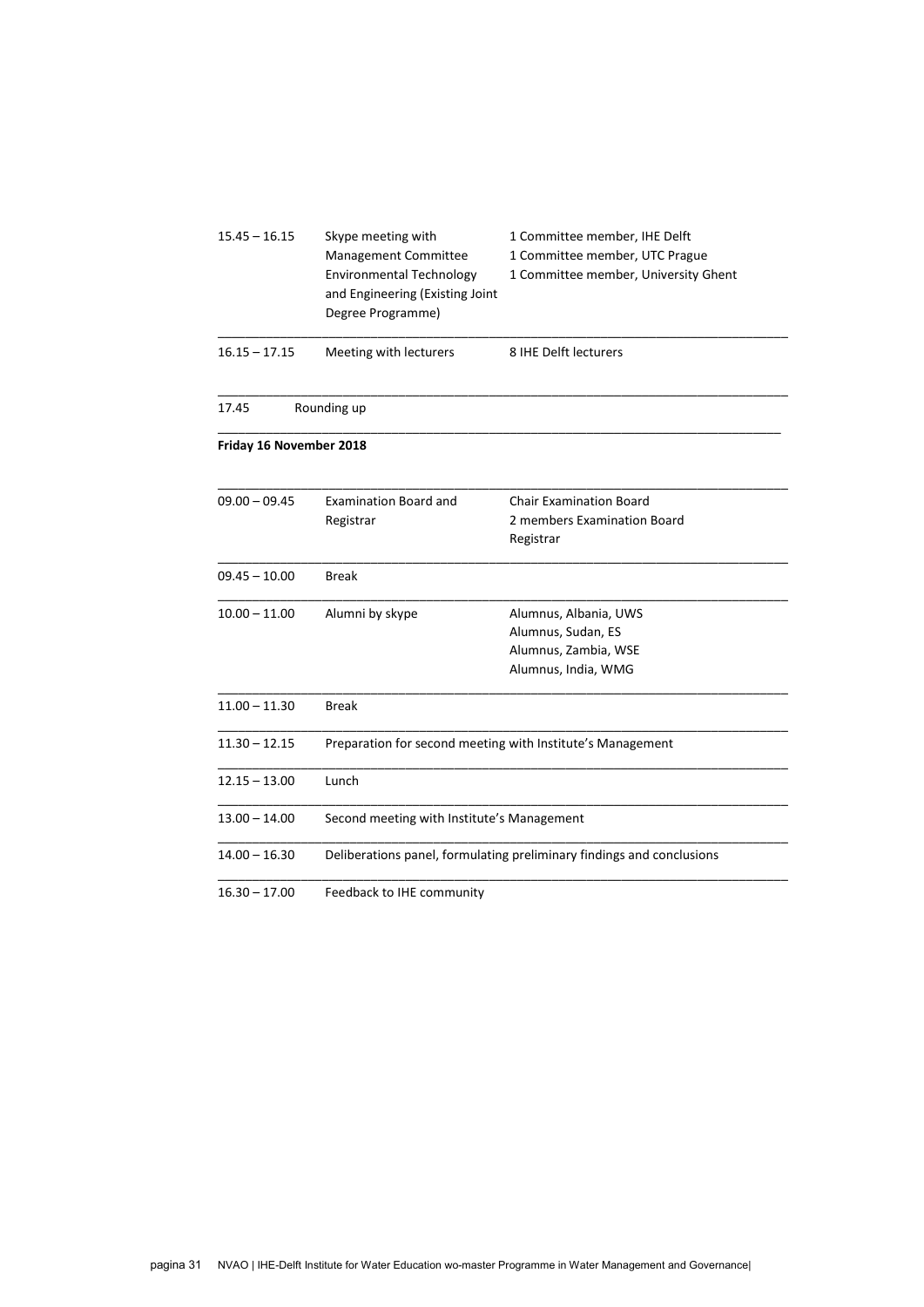## <span id="page-31-0"></span>**Annex 5: Documents reviewed**

*Programme documents presented by the institution*

Critical Reflection Master of Science Programme in Water Management and Governance Annexes to the Critical Reflection:

- 1. HE Delft vision on quality of education.
- 2. Final qualifications WMG Programme.
- 3. Final qualifications Water Cooperation and Diplomacy Specialization.
- 4. Description and learning objectives of WMG thematic profiles.
- 5. Overview of WMG curriculum and assessment methods.
- 6. Overview of Water Cooperation and Diplomacy Specialization curriculum.

7. Link between WMG final qualifications and modules.

8. IHE Delft policy on instructional methods and didactic approaches.

9. Staff involved in teaching in WMG programme 2016-2018.

10. Guest lecturers teaching in WMG programme 2016-2018.

11. IHE Delft assessment policy.

12. IHE Delft education and examination regulations 2016-201835.

13. Rubric MSc thesis examination.

14. Overview of WMG MSc theses 2016-2018.

15. Journal papers co-authored by WMG Students based on MSc thesis research.

Students' Critical Reflection on IHE Master Programmes

Annual Reports Examination Board 2016-2017, 2017-2018

Dossier Module 13

(15) Master Theses